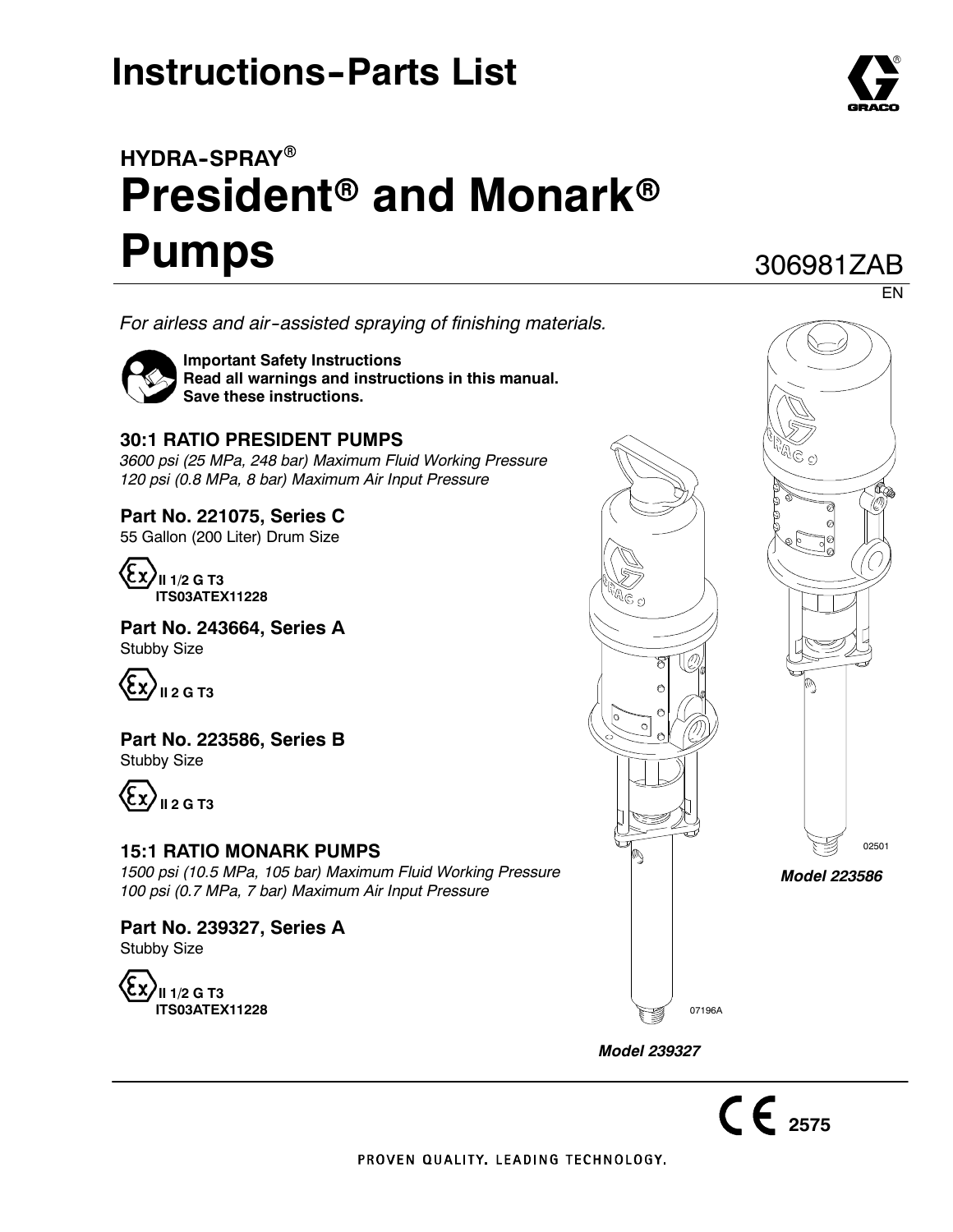# **Table of Contents**

#### Warnings ...................................... 2 Installation ..................................... 5 Operation ..................................... 9 Troubleshooting ............................... 12 Service ...................................... 13 Parts ........................................ 16 Technical Data ................................ 20 Dimensions ................................... 23 Mounting Hole Layout ................................. 23 Graco Standard Warranty ......................... 24 Graco Information ............................. 24

**Warning Symbol**

# **WARNING**

**Symbols**

This symbol alerts you to the possibility of serious injury or death if you do not follow the instructions.

## **Caution Symbol**

# **A** CAUTION

This symbol alerts you to the possibility of damage to or destruction of equipment if you do not follow the instructions.

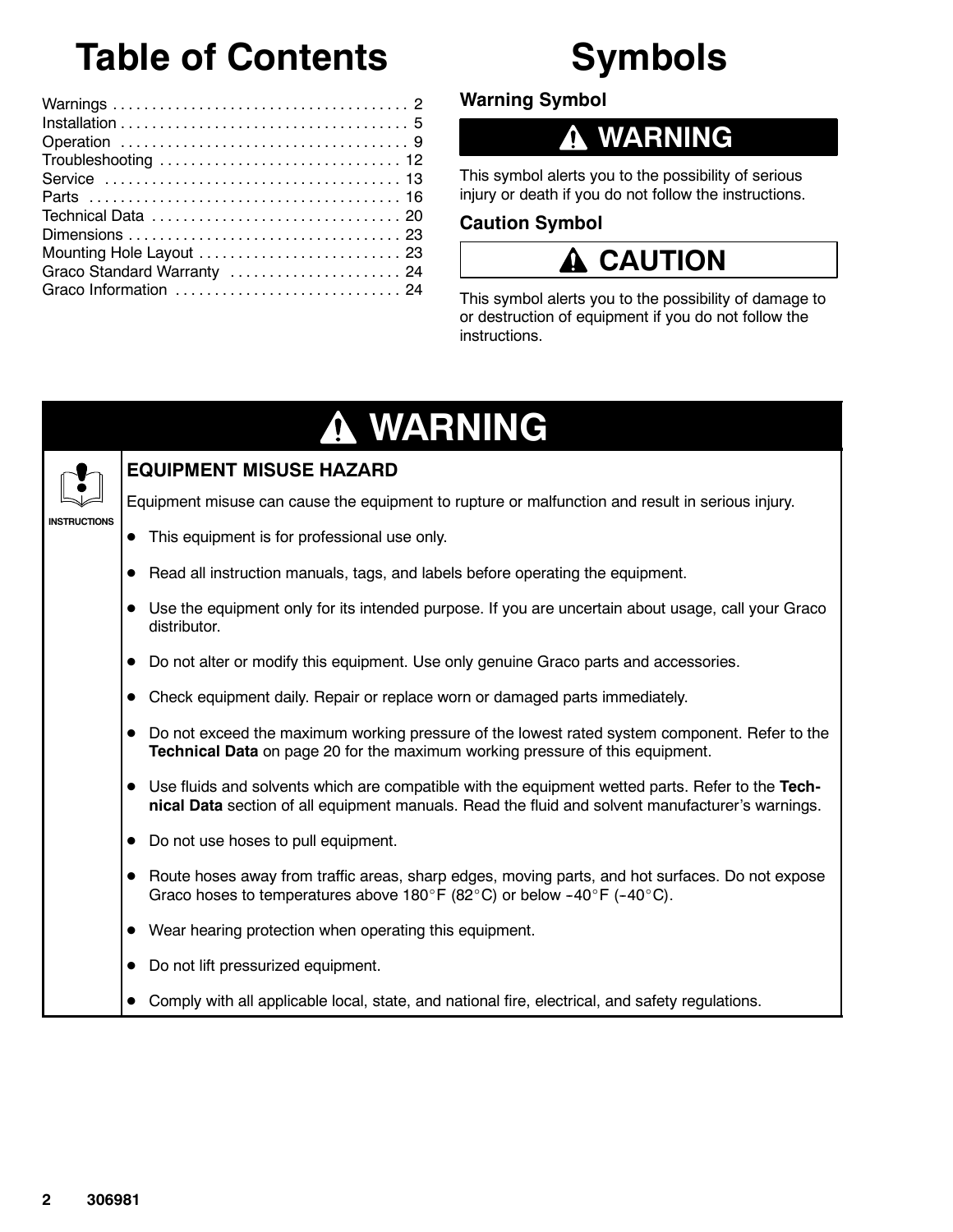### **WARNING**  $\bf \Phi$

## **SKIN INJECTION HAZARD**

Spray from the gun, hose leaks, or ruptured components can inject fluid into your body and cause extremely serious injury, including the need for amputation. Fluid splashed in the eyes or on the skin can also cause serious injury.

- Fluid injected into the skin might look like just a cut, but it is a serious injury. Get immediate surgi**cal treatment.**
- Do not point the gun at anyone or at any part of the body.
- Do not put your hand or fingers over the spray tip.
- Do not stop or deflect leaks with your hand, body, glove or rag.
- Do not "blow back" fluid; this is not an air spray system.
- Always have the tip guard and the trigger guard on the gun when spraying.
- $\bullet$  Check the gun diffuser operation weekly. Refer to the gun manual.
- Be sure the gun trigger safety operates before spraying.
- $\bullet$  Lock the gun trigger safety when you stop spraying.
- **•** Follow the **Pressure Relief Procedure** on page 9 whenever you: are instructed to relieve pressure; stop spraying; clean, check, or service the equipment; and install or clean the spray tip.
- Tighten all fluid connections before operating the equipment.
- Check the hoses, tubes, and couplings daily. Replace worn, damaged, or loose parts immediately. Permanently coupled hoses cannot be repaired; replace the entire hose.
- Use only Graco approved hoses. Do not remove any spring guard that is used to help protect the hose from rupture caused by kinks or bends near the couplings.

Moving parts, such as the air motor piston, can pinch or amputate your fingers.

- Keep clear of all moving parts when starting or operating the pump.
- **•** Before servicing the equipment, follow the **Pressure Relief Procedure** on page 9 to prevent the equipment from starting unexpectedly.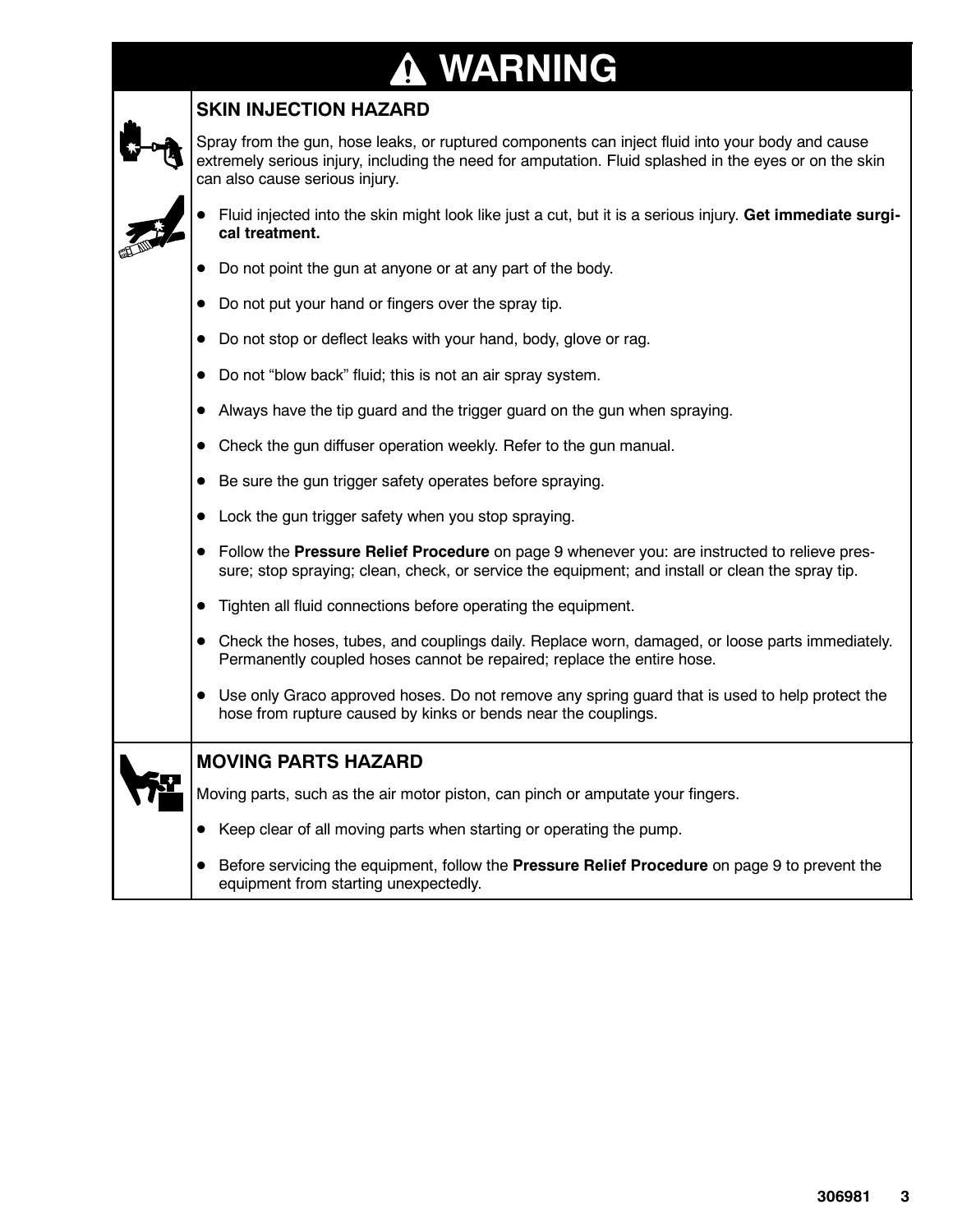## **WARNING**  $\bf \Phi$



### **FIRE AND EXPLOSION HAZARD**

Improper grounding, poor ventilation, open flames or sparks can cause a hazardous condition and result in a fire or explosion and serious injury.

- **•** Ground the equipment and the object being sprayed. Refer to Grounding on page 5.
- If there is any static sparking or you feel an electric shock while using this equipment, stop spray**ing immediately.** Do not use the equipment until you identify and correct the problem.
- Provide fresh air ventilation to avoid the buildup of flammable fumes from solvents or the fluid being sprayed.
- Keep the spray area free of debris, including solvent, rags, and gasoline.
- Electrically disconnect all equipment in the spray area.
- Extinguish all open flames or pilot lights in the spray area.
- $\bullet$  Do not smoke in the spray area.
- $\bullet$  Do not turn on or off any light switch in the spray area while operating or if fumes are present.
- 

|  |  | Do not operate a gasoline engine in the spray area.                                                                                  |
|--|--|--------------------------------------------------------------------------------------------------------------------------------------|
|  |  | <b>TOXIC FLUID HAZARD</b>                                                                                                            |
|  |  | Hazardous fluid or toxic fumes can cause serious injury or death if splashed in the eyes or on the skin,<br>inhaled, or swallowed.   |
|  |  | Know the specific hazards of the fluid you are using.                                                                                |
|  |  | Store hazardous fluid in an approved container. Dispose of hazardous fluid according to all local,<br>state and national guidelines. |
|  |  | Always wear protective eyewear, gloves, clothing and respirator as recommended by the fluid and<br>solvent manufacturer.             |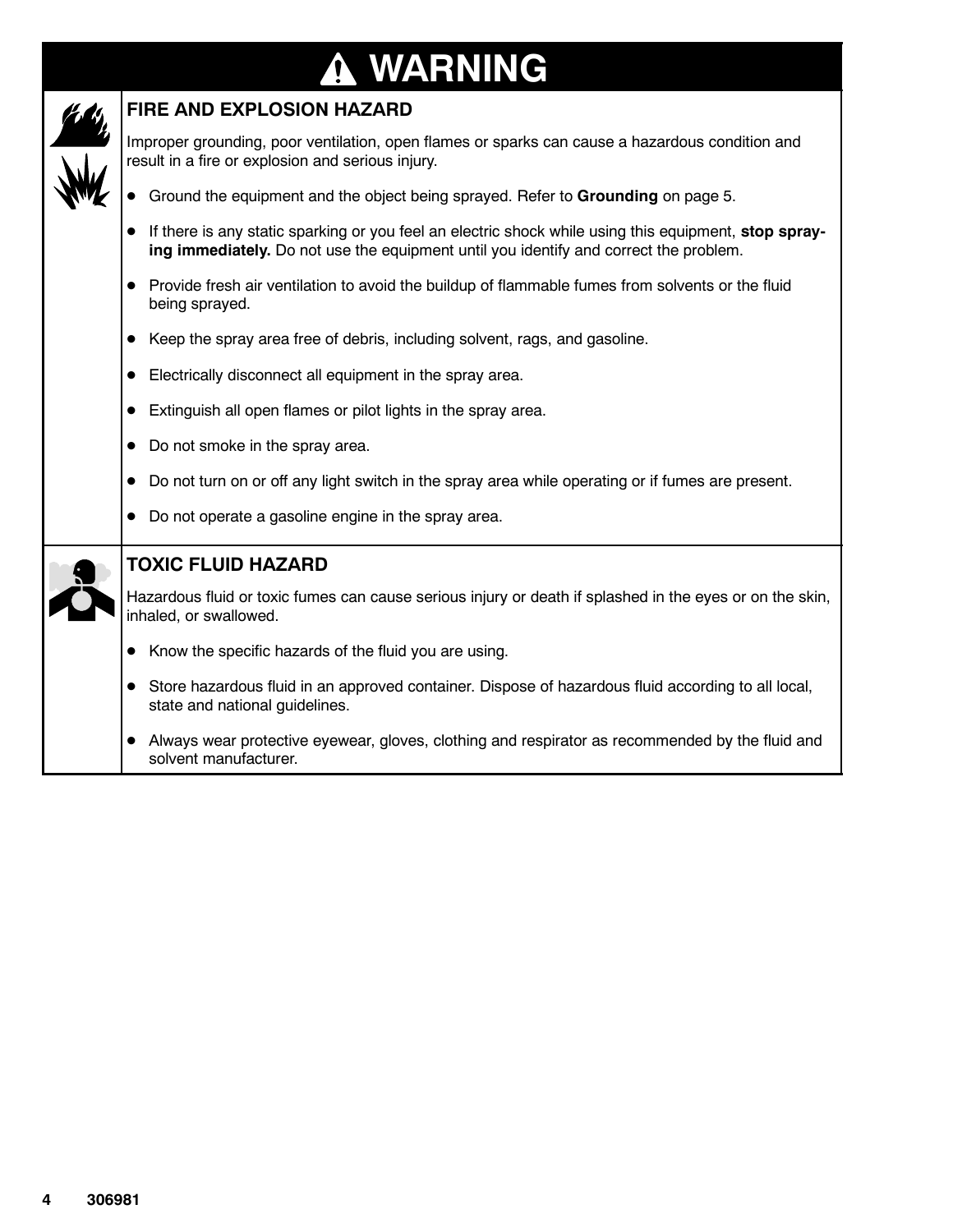# **Installation**

## **General Information**

**NOTE:** Reference numbers and letters in parentheses in the text refer to the callouts in the figures and the parts drawing.

**NOTE:** Always use Genuine Graco Parts and Accessories, available from your Graco distributor. If you supply your own accessories, be sure they are adequately sized and pressure-rated for your system.

Fig. 2 is only a guide for selecting and installing system components and accessories. Contact your Graco distributor for assistance in designing a system to suit your particular needs.

## **Prepare the Operator**

All persons who operate the equipment must be trained in the safe, efficient operation of all system components as well as the proper handling of all fluids. All operators must thoroughly read all instruction manuals, tags, and labels before operating the equipment.

## **Grounding**

## **WARNING**



**FIRE AND EXPLOSION HAZARD** Before operating the pump, ground the system as explained below. Also read the section **FIRE AND EXPLOSION HAZARD** on page 4.

1. *Pump:* use a 12 gauge (1.5 mm<sup>2</sup>) minimum ground wire and clamp. See Fig. 1. Loosen the grounding lug locknut (W) and washer (X). Insert one end of the ground wire (Y) into the slot in lug (Z) and tighten the locknut securely. Connect the other end of the wire to a true earth ground. Order Part No. 238909.



- 2. *Air and fluid hoses:* use only electrically conductive hoses.
- 3. *Air compressor:* follow manufacturer's recommendations.
- 4. *Spray gun:* ground through connection to a properly grounded fluid hose and pump.
- 5. *Fluid supply container:* follow your local code.
- 6. *Object being sprayed:* follow your local code.
- 7. *Solvent pails used when flushing:* follow your local code. Use only metal pails, which are conductive, placed on a grounded surface. Do not place the pail on a nonconductive surface, such as paper or cardboard, which interrupts the grounding continuity.
- 8. *To maintain grounding continuity when flushing or relieving pressure*, hold a metal part of the spray gun firmly to the side of a grounded *metal* pail, then trigger the gun.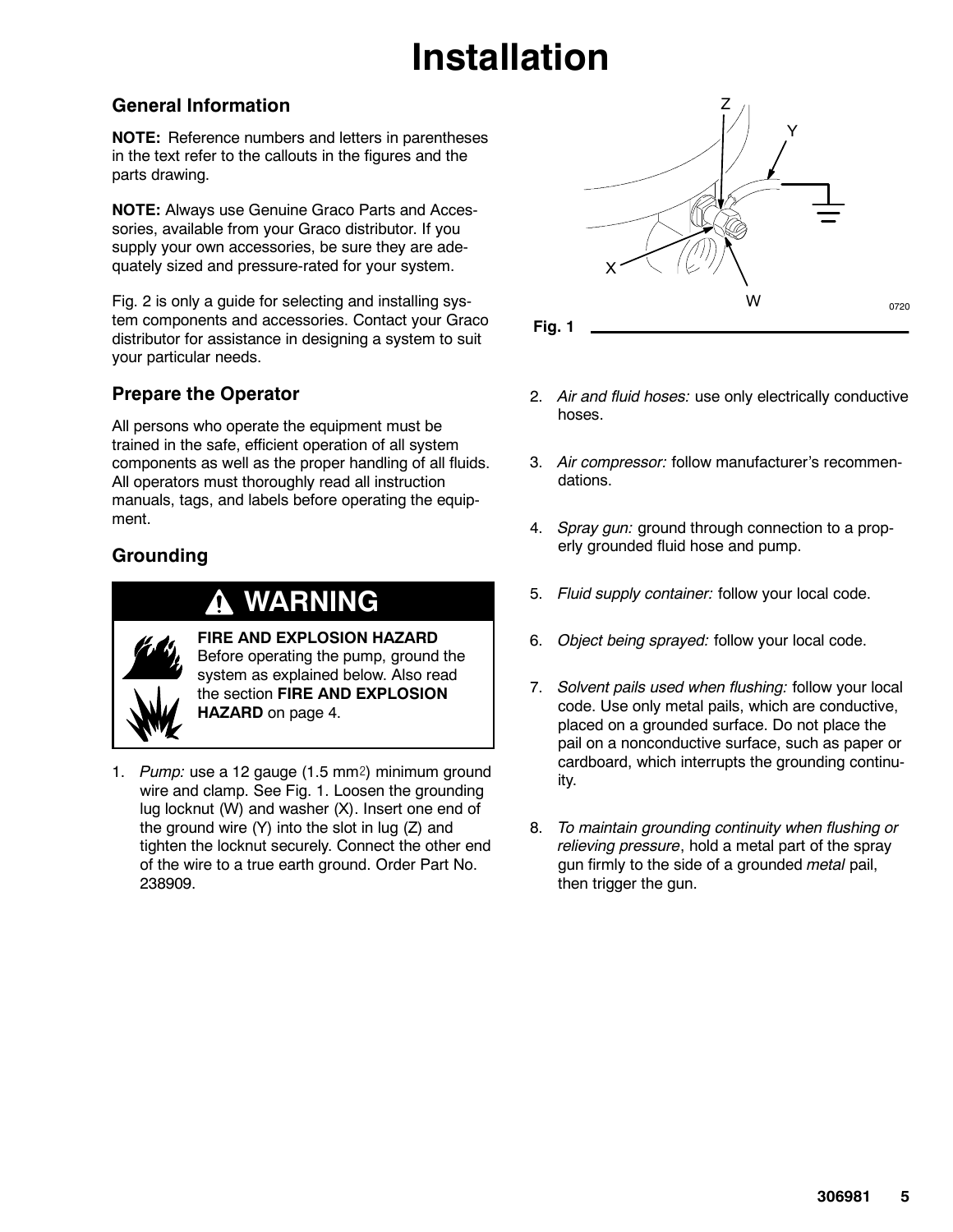# **Installation**

Refer to the Typical Installation drawing (Fig. 2).

# **WARNING**

A bleed-type master air valve (D) and a fluid drain valve (J) are required in your system. These accessories help reduce the risk of serious injury, including skin injection and splashing of fluid in the eyes or on the skin, and injury from moving parts if you are adjusting or repairing the pump.

The bleed-type master air valve relieves air trapped between this valve and the pump after the air is shut off. Trapped air can cause the pump to cycle unexpectedly. Locate the valve close to the pump. Order Part No. 113333.

The fluid drain valve assists in relieving fluid pressure in the displacement pump, hose, and gun. Triggering the gun to relieve pressure may not be sufficient. Order Part No. 238635.

### **Mounting Accessories**

Mount the pump (A) to suit the type of installation planned. The pump dimensions and mounting hole layout are shown on page 23.

### **Air and Fluid Hoses**

Ensure that you have an adequate compressed air supply. Refer to the performance chart on page 20 to find the air consumption of your pump.

Be sure all air and fluid hoses are properly sized and pressure-rated for your system. Use only electrically conductive air and fluid hoses. Fluid hoses must have spring guards on both ends.

Connect an electrically conductive fluid hose (L) to the pump's 3/8 npt(f) fluid outlet. Use of a short whip hose between the main fluid hose (L) and the gun (M) allows freer gun movement.

Connect a fluid suction hose or tube (N) to the pump's 3/4 npt(m) fluid intake.

Use an electrically conductive 1/2 in. I.D. (minimum) air hose (H) to supply air to the pump.

## **Air Line Accessories**

Install the following accessories in the order shown in Fig. 2, using adapters as necessary:

- **An air line lubricator (C)** provides automatic air motor lubrication.
- **•** A bleed-type master air valve (D) is required in your system to relieve air trapped between it and the air motor when the valve is closed (see the **WARNING** at left). Be sure the bleed valve is easily accessible from the pump, and is located **downstream** from the air regulator.
- **A pump runaway valve (B)** senses when the pump is running too fast and automatically shuts off the air to the motor. A pump which runs too fast can be seriously damaged.
- An air regulator (E) controls pump speed and outlet pressure by adjusting the air pressure to the pump. Locate the regulator close to the pump, but **upstream** from the bleed-type master air valve.
- **An air line filter (F)** removes harmful dirt and moisture from the compressed air supply.
- **•** A second bleed-type air valve (G) isolates the air line accessories for servicing. Locate upstream from all other air line accessories.

## **Fluid Line Accessories**

Install the following accessories in the positions shown in Fig. 2, using adapters as necessary:

- **A fluid drain valve (J)** is required in your system to relieve fluid pressure in the hose and gun (see the **WARNING** at left). Install the drain valve pointing down, but so the handle points up when the valve is opened.
- **A fluid filter (K)** filters harmful particles from the fluid.
- **A spray gun (M)** dispenses the fluid. The gun shown in Fig. 2 is an airless spray gun.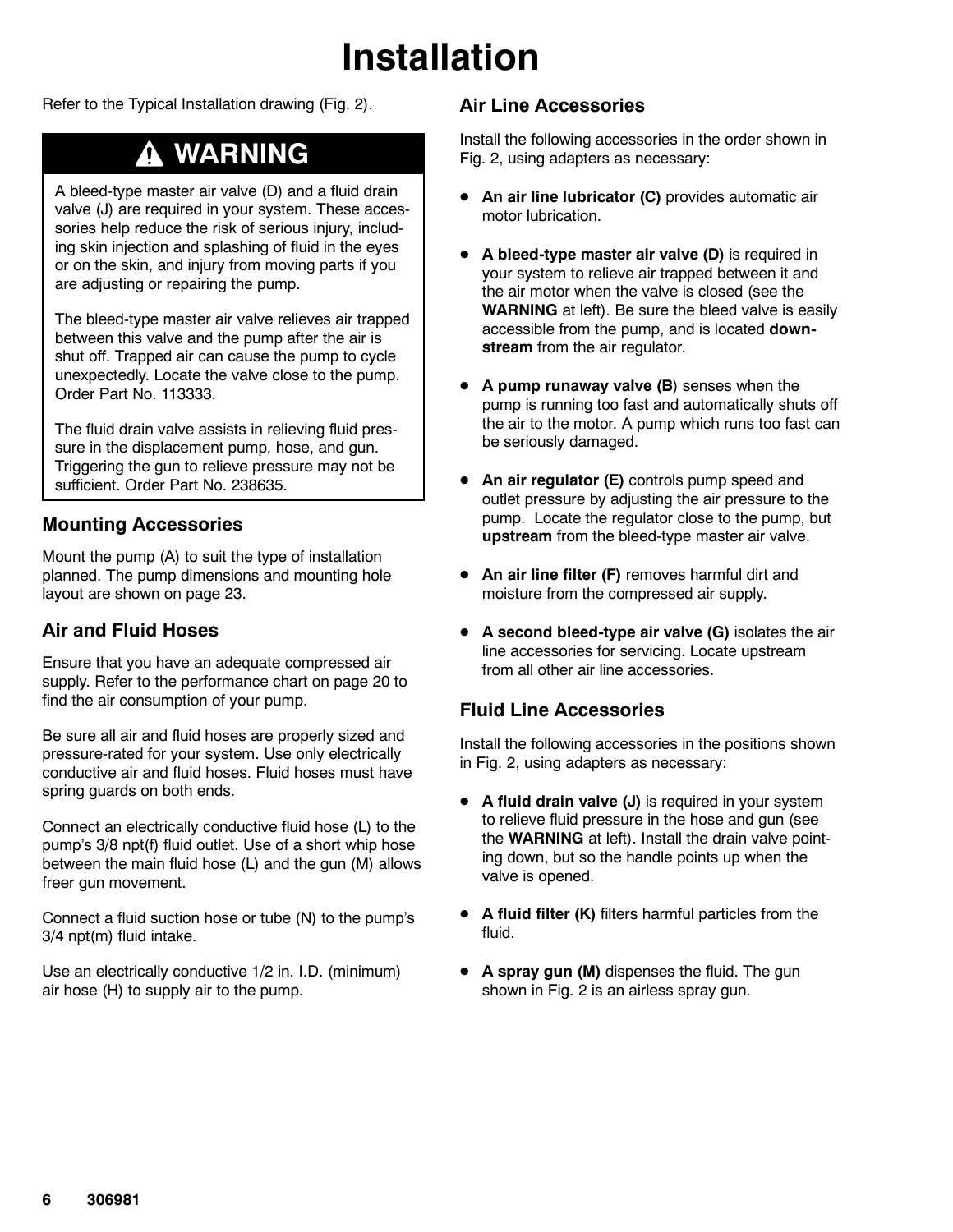# **Installation**

#### **KEY**

- **A** Pump
- **B** Pump Runaway Valve
- **C** Air Line Lubricator
- **D** Bleed-Type Master Air Valve (required, for pump)
- **E** Pump Air Regulator
- **F** Air Line Filter
- **G** Bleed-Type Master Air Valve (for accessories)
- **H** Air Supply Hose
- **J** Fluid Drain Valve (required)
- 
- **K** Fluid Filter **L** Fluid Supply Hose



**A**

**H**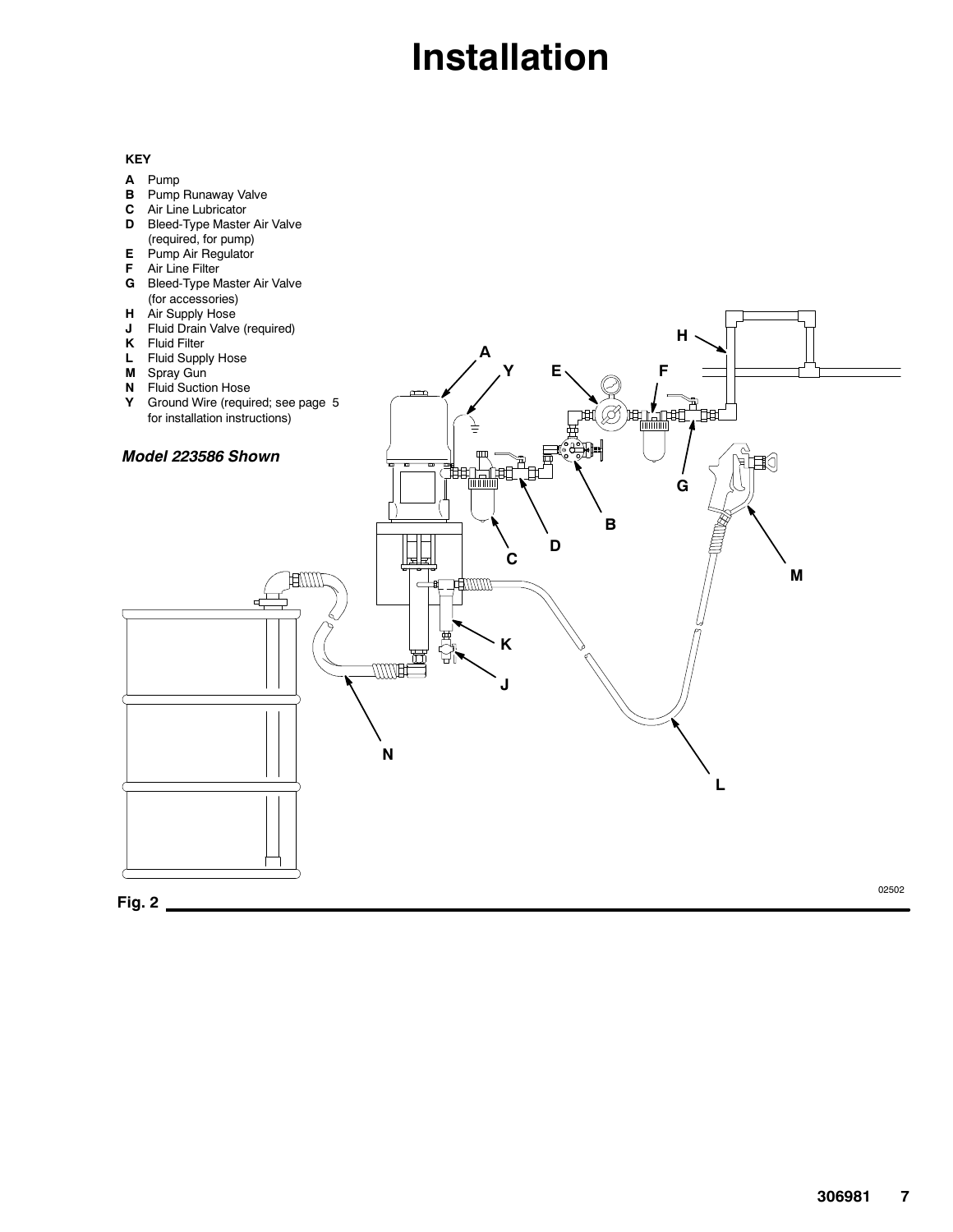| <b>Notes</b>             |
|--------------------------|
|                          |
|                          |
|                          |
|                          |
|                          |
|                          |
|                          |
|                          |
|                          |
|                          |
|                          |
|                          |
| -                        |
| $\overline{\phantom{0}}$ |
|                          |
|                          |
| $\overline{\phantom{0}}$ |
|                          |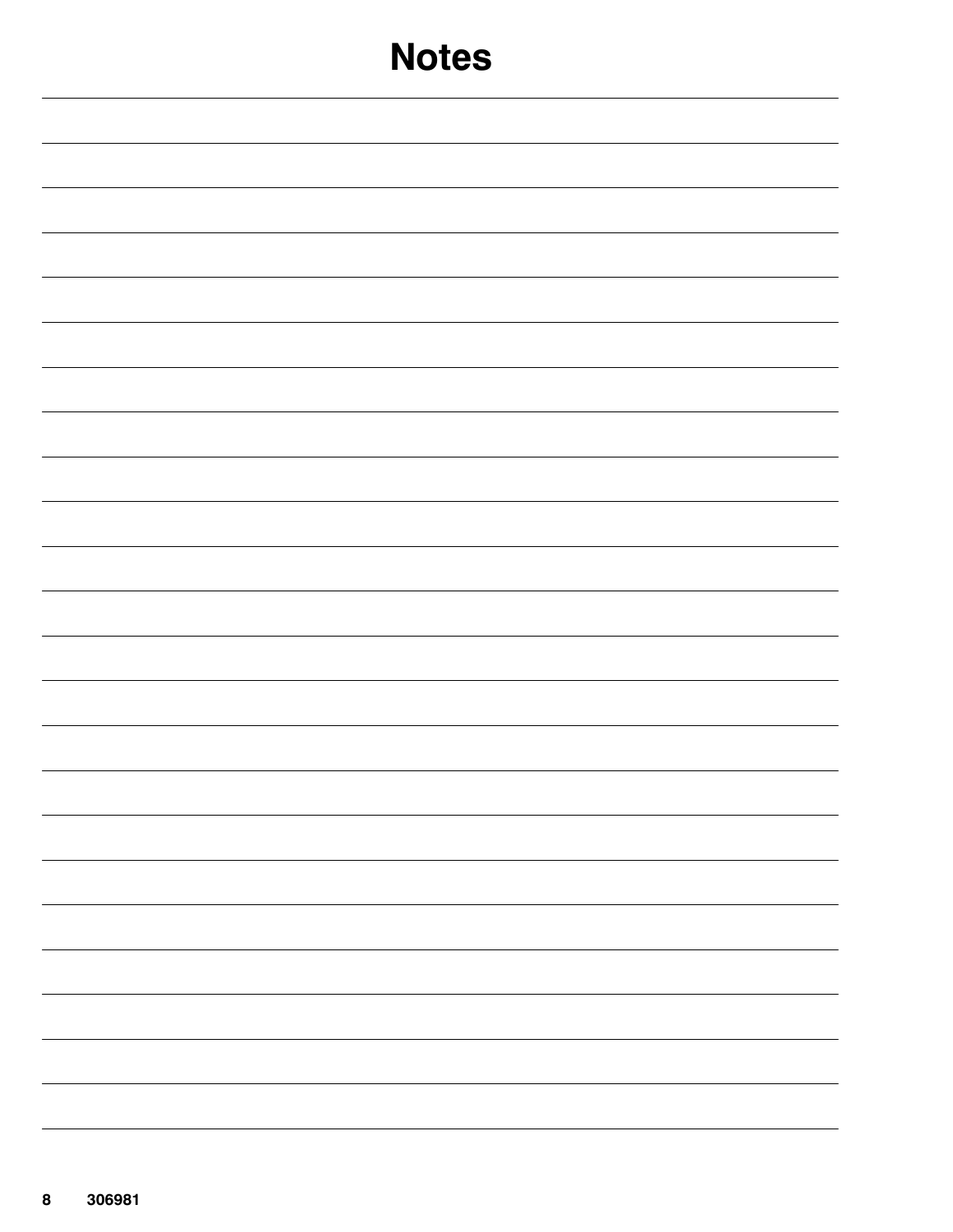# **Operation**

## **Pressure Relief Procedure**

# **WARNING**



#### **SKIN INJECTION HAZARD**

The system pressure must be manually relieved to prevent the system from

starting or spraying accidentally. Fluid under high pressure can be injected through the skin and cause serious injury. To reduce the risk of an injury from injection, splashing fluid, or moving parts, follow the **Pressure Relief Procedure** whenever you:

- are instructed to relieve the pressure,
- stop spraying,
- check or service any of the system equipment,
- or install or clean the spray tip.
- 1. Lock the gun trigger safety.
- 2. Close the bleed-type master air valve (D, required in your system). See Fig. 2.
- 3. Unlock the gun trigger safety.
- 4. Hold a metal part of the gun firmly to the side of a grounded metal pail, and trigger the gun to relieve pressure.
- 5. Lock the gun trigger safety.
- 6. Open the drain valve (J, required in your system), having a container ready to catch the drainage.
- 7. Leave the drain valve open until you are ready to spray again.

*If you suspect that the spray tip or hose is completely clogged, or that pressure has not been fully relieved after following the steps above, very slowly* loosen the tip guard retaining nut or hose end coupling and relieve pressure gradually, then loosen completely. Now clear the tip or hose.



# **WARNING**

**MOVING PARTS HAZARD**

Do not operate without the air motor plates (P, Fig. 3) in place. Pinching or amputation of fingers or hands may occur. See **MOVING PARTS HAZARD** on page 3.

### **Packing Nut**

Keep the packing nut/wet-cup (36) filled with Graco Throat Seal Liquid (TSL) or compatible solvent, to help prolong the packing life. See Fig. 3.

# **WARNING**

To reduce the risk of serious injury whenever you are instructed to relieve pressure, always follow the **Pressure Relief Procedure** at left.

The packing nut is torqued at the factory and is ready for operation. If it becomes loose and there is leaking from the throat packings, relieve pressure, then torque the nut to  $18-20$  ft-lb  $(24-27 \text{ N.m})$ . Do this whenever necessary. Do not overtighten the packing nut.

## **Flush the Pump Before First Use**

The pump is tested with lightweight oil, which is left in to protect the pump parts. If the fluid you are using may be contaminated by the oil, flush it out with a compatible solvent. See **Flushing** on page 11.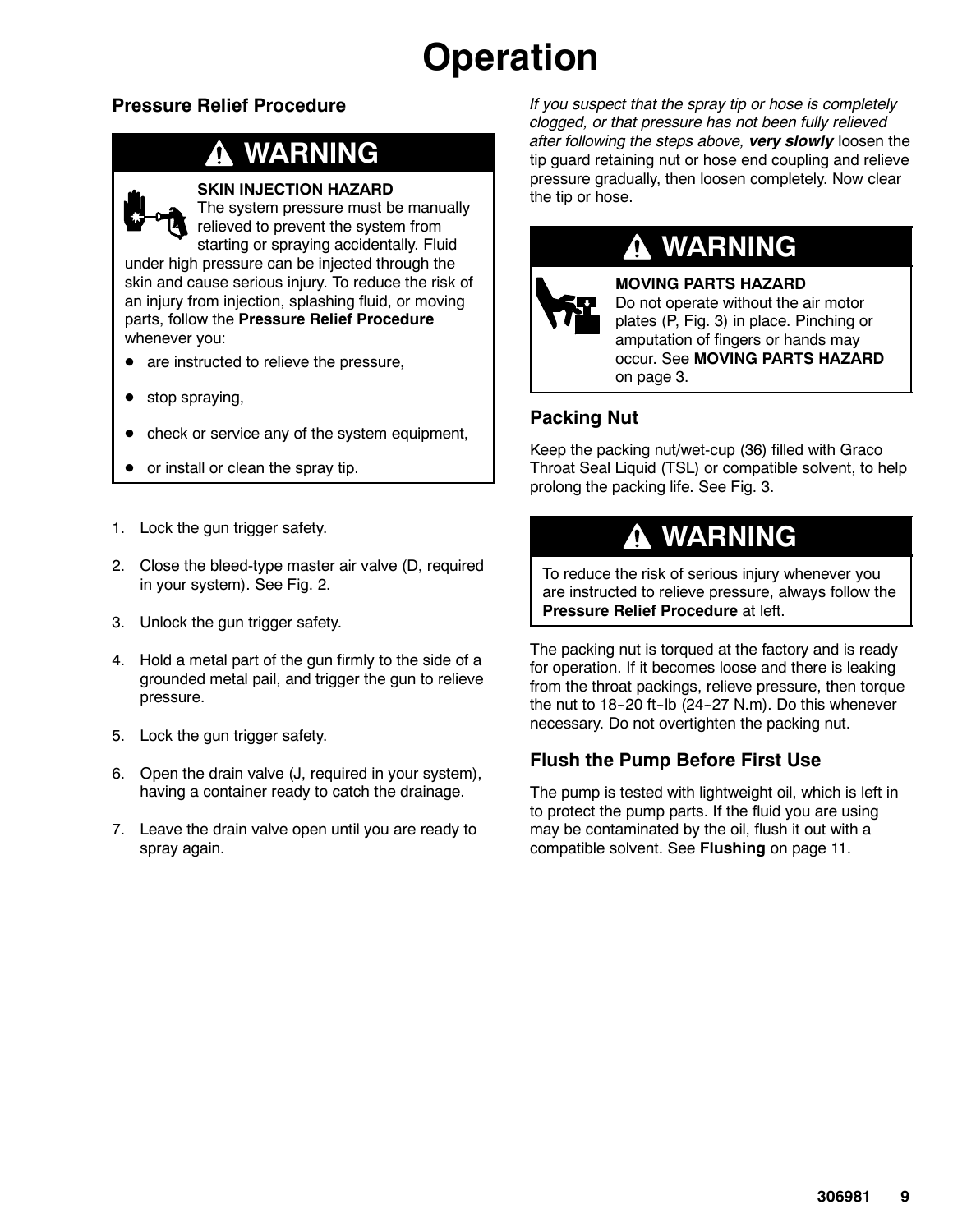# **Operation**

## **Starting and Adjusting the Pump**

See Fig. 2 on page 7. Be sure the air regulator (E) and bleed-type master air valve (D) are closed. *Do not install the spray tip yet!*

Connect a suction hose (N) to the pump's fluid inlet. Hold a metal part of the spray gun (M) firmly to the side of a grounded metal pail and hold the trigger open. Then open the pump's bleed-type master air valve (D). Now slowly open the air regulator until the pump starts, about 40 psi (0.3 MPa, 3 bar).

Cycle the pump slowly until all the air is pushed out and the pump and hoses are fully primed. Release the spray gun trigger and lock the trigger safety. The pump should stall against pressure when the trigger is released.

## **WARNING**

To reduce the risk of serious injury whenever you are instructed to relieve pressure, always follow the **Pressure Relief Procedure** on page 9.

Relieve the pressure. Install the spray tip as explained in your separate gun manual.

With the pump and lines primed, and with adequate air pressure and volume supplied, the pump will start and stop as the spray gun is opened and closed. In a circulating system, the pump will run continuously and will speed up or slow down as supply demands until the air supply is shut off.

Use an adequately sized air regulator (E) to control the pump speed and the fluid pressure. Always use the lowest air pressure necessary to get the desired results. Higher pressures waste fluid and cause premature wear of the pump packings and spray tip.

# **WARNING**

#### **COMPONENT RUPTURE HAZARD**

To reduce the risk of overpressurizing **GRET DEALER** your system, which could cause component rupture and serious injury, *never*

*exceed the Maximum Air Input Pressure* marked on the pump. Refer to the **Technical Data** on page 20.

# **A CAUTION**

Do not allow the pump to run dry. It will quickly accelerate to a high speed, causing damage. If your pump is running too fast, stop it immediately and check the fluid supply. If the container is empty and air has been pumped into the lines, refill the container and prime the pump and the lines, or flush and leave it filled with a compatible solvent. Eliminate all air from the fluid system.

A pump runaway valve (B), which shuts off the air supply to the pump if the pump accelerates beyond the pre-set speed, is available. See Fig. 2 on page 7. Contact your Graco distributor for further information.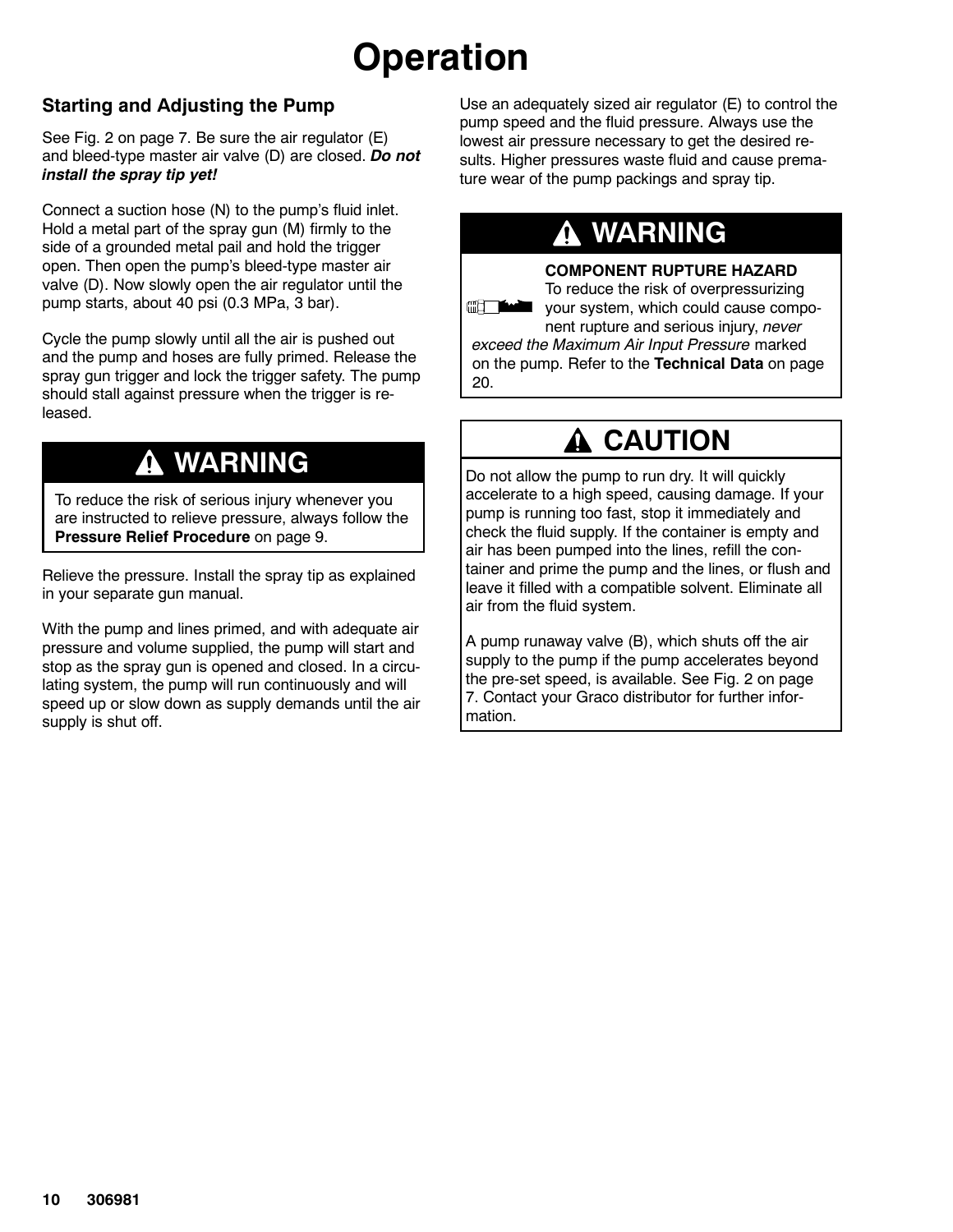# **Operation**

## **Shutdown and Care of the Pump**

# **WARNING**

To reduce the risk of serious injury whenever you are instructed to relieve pressure, always follow the **Pressure Relief Procedure** on page 9.

For overnight shutdown, relieve the pressure. Always stop the pump at the bottom of the stroke to prevent the fluid from drying on the exposed displacement rod and damaging the throat packings.

Always flush the pump before the fluid dries on the displacement rod. See **Flushing** below.

## **Flushing**

# **WARNING**



**FIRE AND EXPLOSION HAZARD** Before flushing, read the section **FIRE AND EXPLOSION HAZARD** on page 4. Be sure the entire system and flushing pails are properly grounded. Refer to **Grounding** on page 5.

Flush the pump:

- Before the first use
- When changing colors or fluids
- Before fluid can dry or settle out in a dormant pump (check the pot life of catalyzed fluids)
- Before storing the pump.

Flush with a fluid that is compatible with the fluid you are pumping and with the wetted parts in your system. Check with your fluid manufacturer or supplier for recommended flushing fluids and flushing frequency.

If the pump is being used to supply a circulating system, allow the solvent to circulate until the pump is thoroughly flushed.

# **A** CAUTION

Never leave water or water-base fluid in the pump overnight. If you are pumping water-base fluid, flush with water first, then with a rust inhibitor such as mineral spirits. Relieve the pressure, but leave the rust inhibitor in the pump to protect the parts from corrosion.





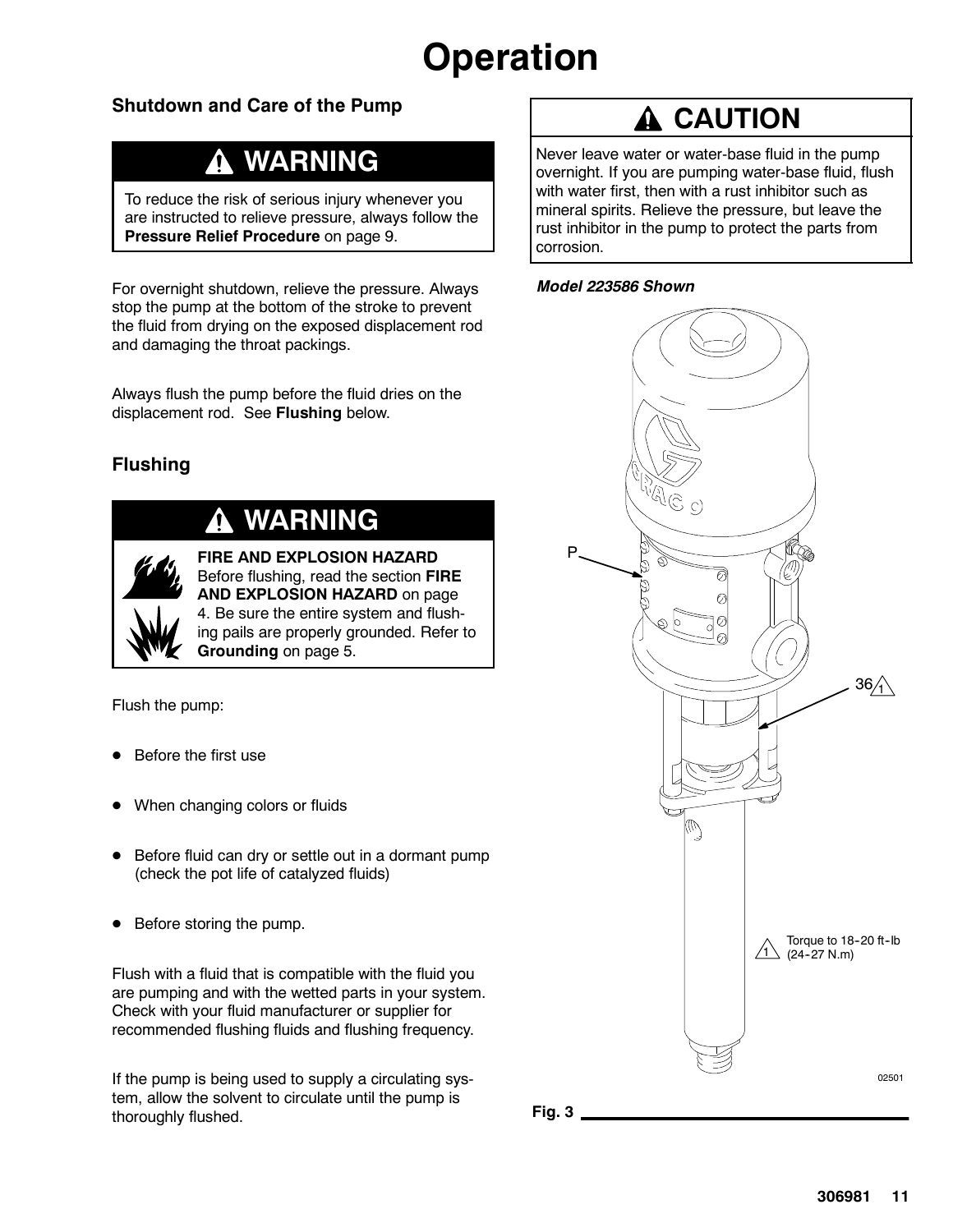# **Troubleshooting**

**NOTE:** Check all possible problems and solutions before disassembling the pump.

| <b>PROBLEM</b>                                                    | <b>CAUSE</b>                                                     | <b>SOLUTION</b>                                                                                                                                          |
|-------------------------------------------------------------------|------------------------------------------------------------------|----------------------------------------------------------------------------------------------------------------------------------------------------------|
| Pump fails to operate.                                            | Restricted line or inadequate air supply.                        | Clear line; increase air supply.                                                                                                                         |
|                                                                   | Insufficient air pressure; closed or<br>clogged air valves, etc. | Open, clean.                                                                                                                                             |
|                                                                   | Exhausted fluid supply.                                          | Refill; purge all air from pump and fluid<br>lines.                                                                                                      |
|                                                                   | Damaged air valving mechanism; stalling.                         | Service air motor (see manual, supplied).                                                                                                                |
|                                                                   | Dried fluid seizure of displacement rod<br>(26).                 | Clean rod; check or replace throat pack-<br>ings (18, 23); always stop pump at bot-<br>tom of stroke and keep wet-cup filled with<br>compatible solvent. |
| Pump operates but out-<br>put is low on both<br>strokes.          | Restricted line or inadequate air supply.                        | Clear line; increase air supply.                                                                                                                         |
|                                                                   | Insufficient air pressure; closed or<br>clogged air valves, etc. | Open, clean.                                                                                                                                             |
|                                                                   | Exhausted fluid supply.                                          | Refill; purge all air from pump and fluid<br>lines.                                                                                                      |
|                                                                   | Clogged fluid line, valves, etc.                                 | Clear*.                                                                                                                                                  |
|                                                                   | Packing nut (36) is too tight.                                   | Loosen (see page 9).                                                                                                                                     |
|                                                                   | Loose packing nut (36) or worn throat<br>packings (18, 23).      | Tighten packing nut (see page 9);<br>replace throat packings (see page 14).                                                                              |
| Pump operates but out-<br>put is low on down<br>stroke.           | Held open or worn intake valve.                                  | Clear; service. See page 14.                                                                                                                             |
| Pump operates but out-<br>put is low on down<br>stroke.           | Held open or worn fluid piston valve or<br>packings (18, 23).    | Clear; service. See page 14.                                                                                                                             |
| Erratic or accelerated op-<br>Exhausted fluid supply.<br>eration. |                                                                  | Refill; purge all air from pump and fluid<br>lines.                                                                                                      |
|                                                                   | Held open or worn intake valve.                                  | Clear; service. See page 14.                                                                                                                             |
|                                                                   | Held open or worn fluid piston valve or<br>packings (18, 23).    | Clear; service. See page 14.                                                                                                                             |

\* To determine if the fluid hose or gun is obstructed, relieve the pressure. Disconnect the fluid hose and place a container at the pump fluid outlet to catch any fluid. Turn on the air just enough to start the pump (about 20-40 psi [0.14-0.28 MPa, 1.4-2.8 bar]). If the pump starts when the air is turned on, the obstruction is in the fluid hose or gun.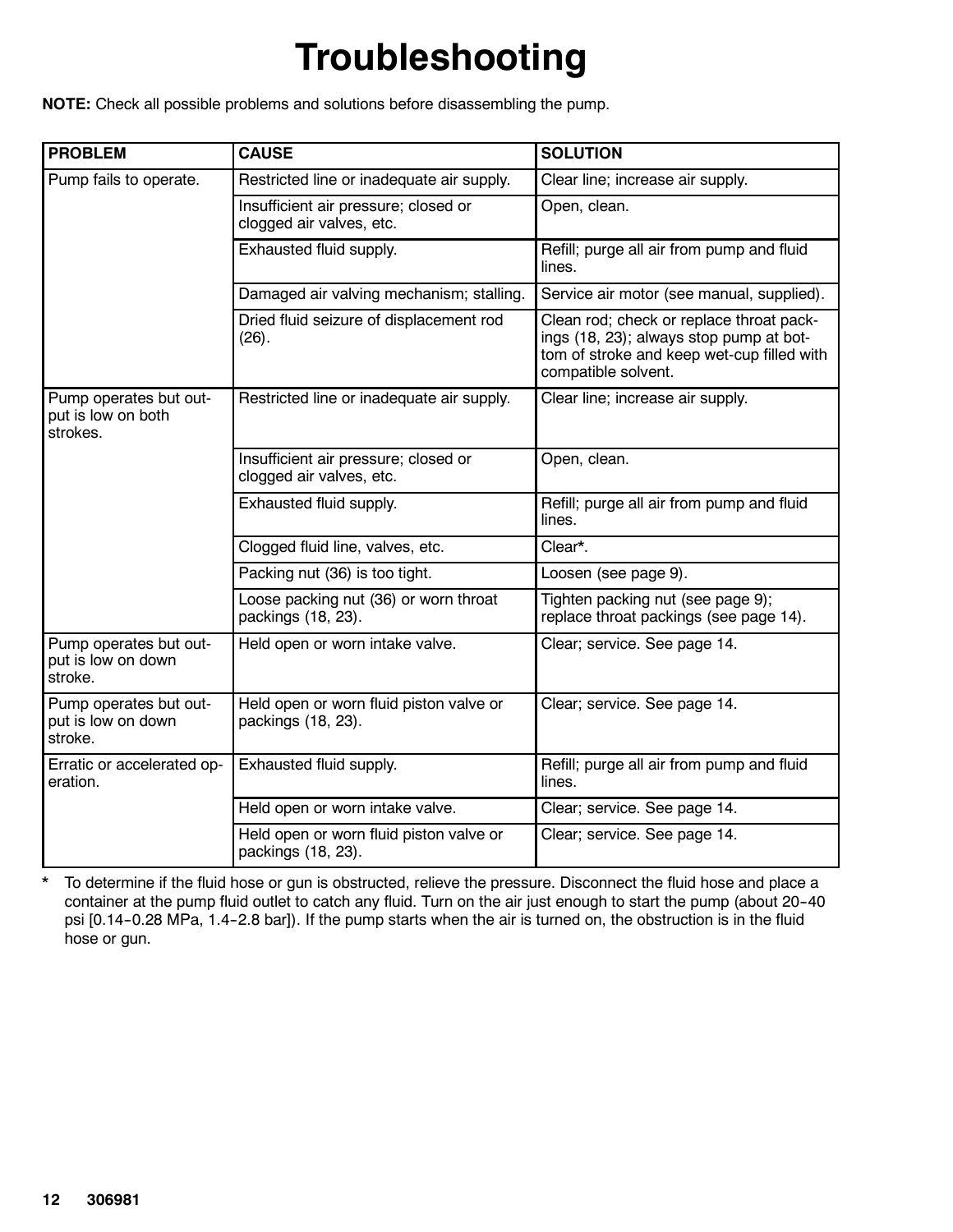# **Service**

#### **Disconnecting the Displacement Pump**

#### *Model 223586 Shown*

## **WARNING**

To reduce the risk of serious injury whenever you are instructed to relieve pressure, always follow the **Pressure Relief Procedure** on page 9.

- 1. Flush the pump if possible. Stop the pump at the bottom of its stroke. Relieve the pressure.
- 2. Disconnect the air and fluid hoses. Remove the pump from its mounting. Note the relative position of the pump's fluid outlet to the air motor's air inlet.
- 3. See Fig. 4. (For Model 221075, refer also to the Parts Drawing on page 16.) Unscrew the tie rod locknuts (4) from the tie rods (12). Remove the cotter pin (3). Unscrew the displacement rod (26) from the air motor (14) or connecting rod (37, Model 221075 only). Carefully pull the displacement pump (15) off the air motor (14). Inspect the o-ring (7).
- 4. Refer to page 14 for displacement pump service. To service the air motor, refer to the separate air motor manual, supplied.

#### **Reconnecting the Displacement Pump**

- 1. Lubricate the o-ring (7) and place it on the displacement rod (26). Orient the pump's fluid outlet to the air motor's air inlet as was noted in step 2 under **Disconnecting the Displacement Pump.** Position the displacement pump (15) on the tie rods (12). See Fig. 4.
- 2. Screw the locknuts (4) onto the tie rods (12) loosely. Screw the displacement rod (26) into the shaft of the air motor (14) or the connecting rod (37, Model 221075 only) until the pin holes align. Install the cotter pin (3).
- 3. Mount the pump and reconnect all hoses. Reconnect the ground wire if it was disconnected during repair. Torque the packing nut/wet-cup (36) to  $18-20$  ft-lb (24-27 N.m). Fill the wet-cup with Graco Throat Seal Liquid or compatible solvent.
- 4. Tighten the tie rod locknuts (4) evenly, and torque as specified in Fig. 4.
- 5. Start the pump and run it at about 40 psi (3 bar) air pressure, to check that it is operating properly.

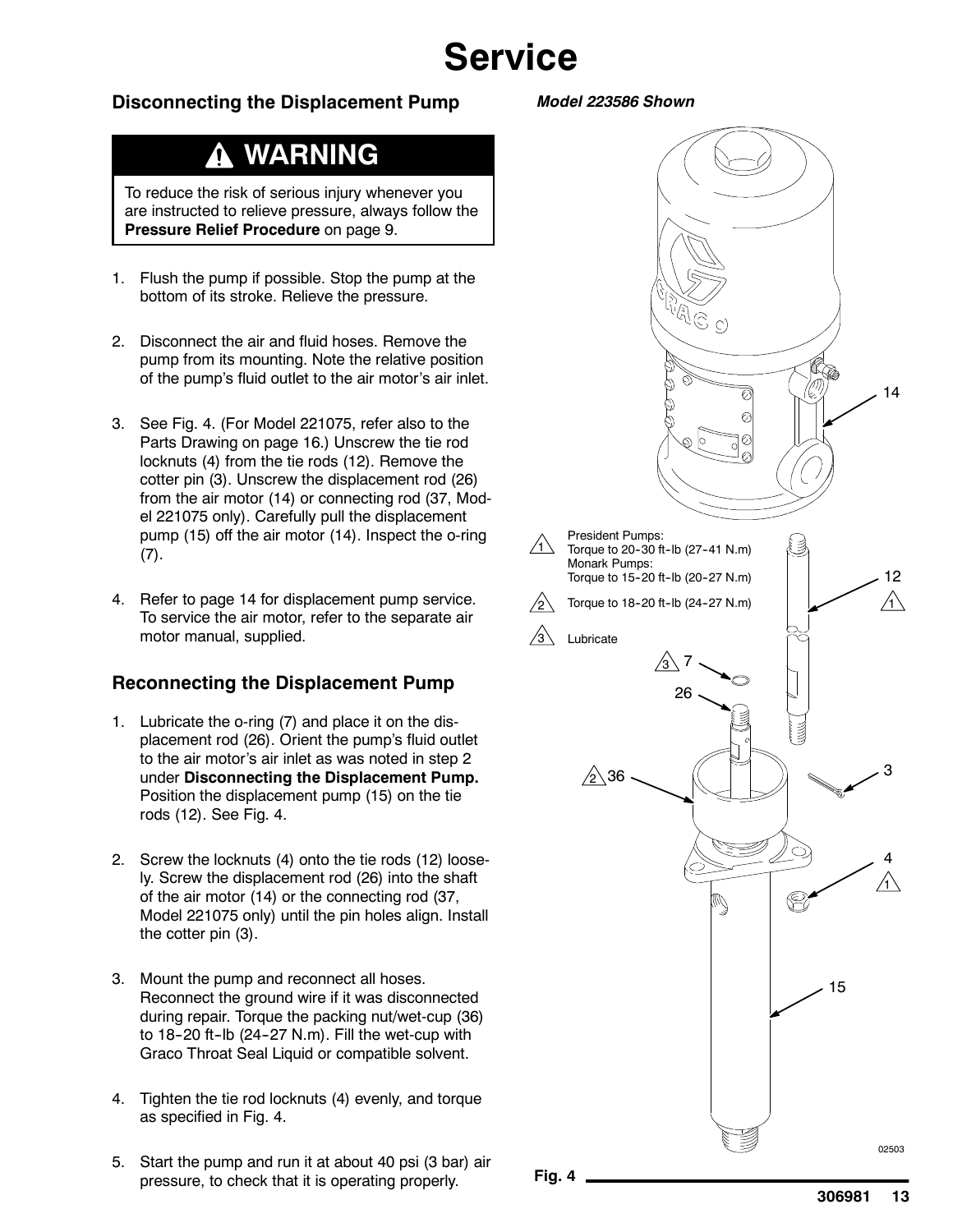# **Service**

### **Displacement Pump Service**

#### **Disassembly**

When disassembling the pump, lay out all removed parts in sequence, to ease reassembly. Refer to Fig. 5.

**NOTE:** Repair Kit 235635 is available. For the best results, use all the new parts in the kit. Parts included in the kit are denoted with an asterisk, for example  $(17^*)$ .

Clean all the parts thoroughly when disassembling. Check them carefully for damage or wear, replacing parts as needed.

- 1. Remove the displacement pump from the air motor as explained on page 13.
- 2. Unscrew the intake valve housing (33) from the outlet housing (35). If it is difficult to remove, squirt penetrating oil around the threads and *gently* tap around the valve housing with a plastic hammer to loosen it. See Fig. 5.
- 3. Remove the ball stop pin (29), o-ring retainer (31), o-ring (30), guide (32) and ball (28) from the intake valve housing (33).
- 4. Loosen the packing nut (36). Push the displacement rod (26) down as far as possible, then pull it out the bottom of the outlet housing (35).
- 5. Secure the flats of the displacement rod (26) in a vise. Screw the piston stud (34) out of the rod. Remove the ball (17), retainer (22), packings (18, 23) and glands (24, 25).
- 6. Remove the packing nut (36), throat packings (18, 23) and glands (24, 25) from the outlet housing (35).
- 7. Inspect all parts for damage. Clean all parts and threads with a compatible solvent before reassembling. Inspect the polished surfaces of the displacement rod (26) and sleeve (20) for scratches, scoring or other damage, which can cause premature packing wear and leaking. To check, run a finger over the surface or hold the part up to the light at an angle. Be sure the ball seats of the piston (R) and intake valve housing (S) are not chipped or nicked. Replace any worn or damaged parts.

**NOTE:** If the sleeve (20) needs replacement and is hard to remove, contact your Graco distributor.

#### **Reassembly**

- 1. Lubricate the throat packings and install them in the outlet housing (35) one at a time as follows, *with the lips of the v-packings facing down:* the male gland (24\*), one leather v-packing (18\*), one PTFE (23\*), one leather (18\*), one PTFE (23\*), one leather (18\*), one PTFE (23\*), and the female gland (25\*). Install the packing nut (36) loosely. See the Throat Packing Detail in Fig. 5.
- 2. If you removed the sleeve (20), reinstall it in the outlet housing (35), making sure to replace the gasket (19\*). *Be sure the tapered end of the sleeve faces down, toward the pump intake.*
- 3. Lubricate the piston packings and install them onto the piston stud (34) one at a time in the following order, *with the lips of the v-packings facing up:* the female gland (25\*), one PTFE v-packing (23\*), one leather v-packing (18\*), one PTFE (23\*), one leather (18\*), one PTFE (23\*), one leather (18\*), the male gland (24\*), and the packing retainer (22). See the Piston Packing Detail in Fig. 5.
- 4. Use thread sealant on the piston stud (34). Install the piston ball (17\*) on the piston and screw the piston valve assembly into the displacement rod (26). Torque to 55-65 ft-lb (74-88 N.m).
- 5. Insert the displacement rod (26) into the bottom of the outlet housing (35), being careful not to scratch the sleeve (20). Push the rod straight up until it protrudes from the packing nut (36).
- 6. Install the ball  $(28<sup>*</sup>)$ , guide  $(32)$ , o-ring  $(30<sup>*</sup>)$ , retainer (31), and ball stop pin (29) in the intake valve housing (33). Apply thread lubricant and screw the intake housing into the outlet housing (35). Torque to 55-65 ft-lb (74-88 N.m).
- 7. Reconnect the displacement pump to the air motor as explained on page 13.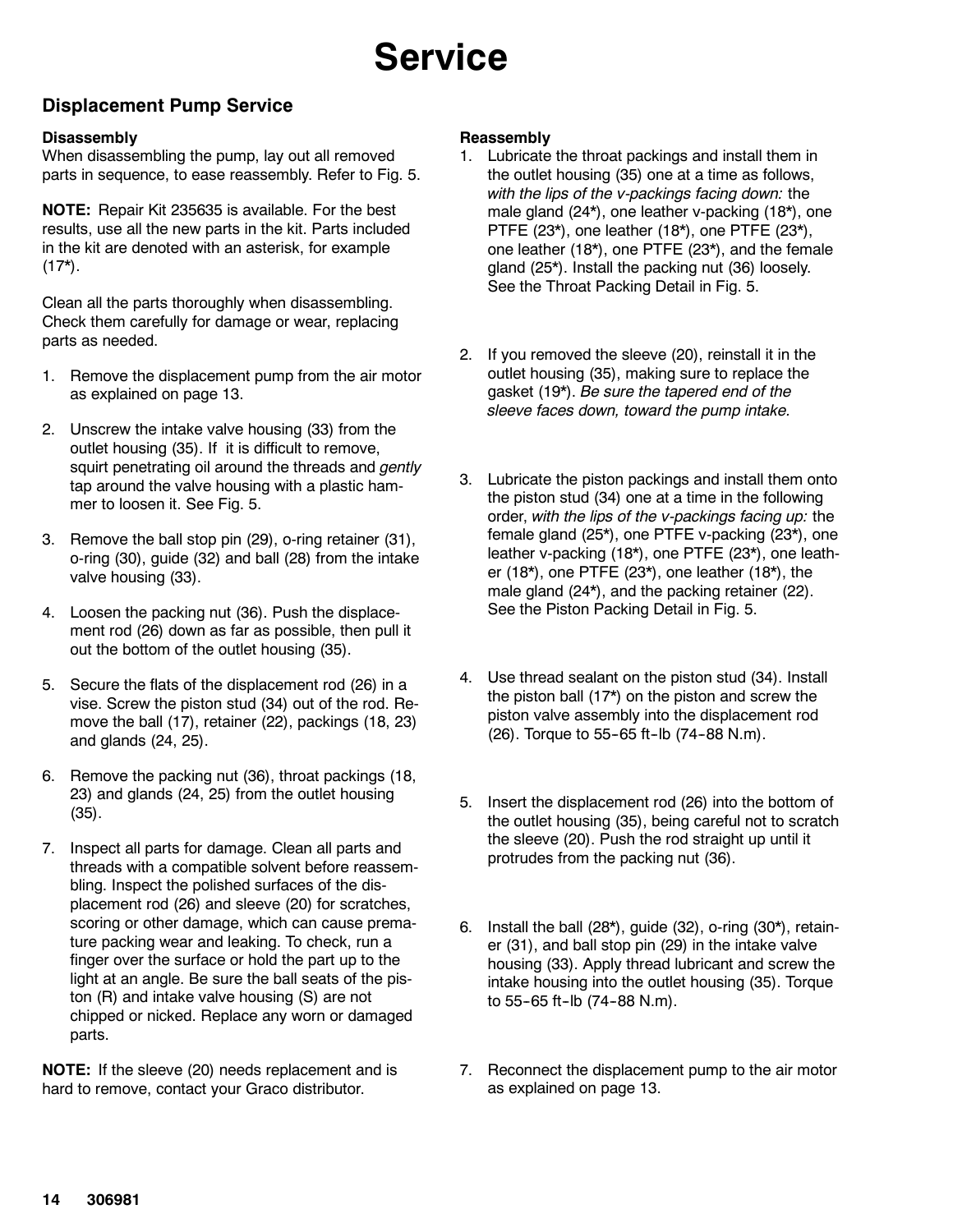# **Service**

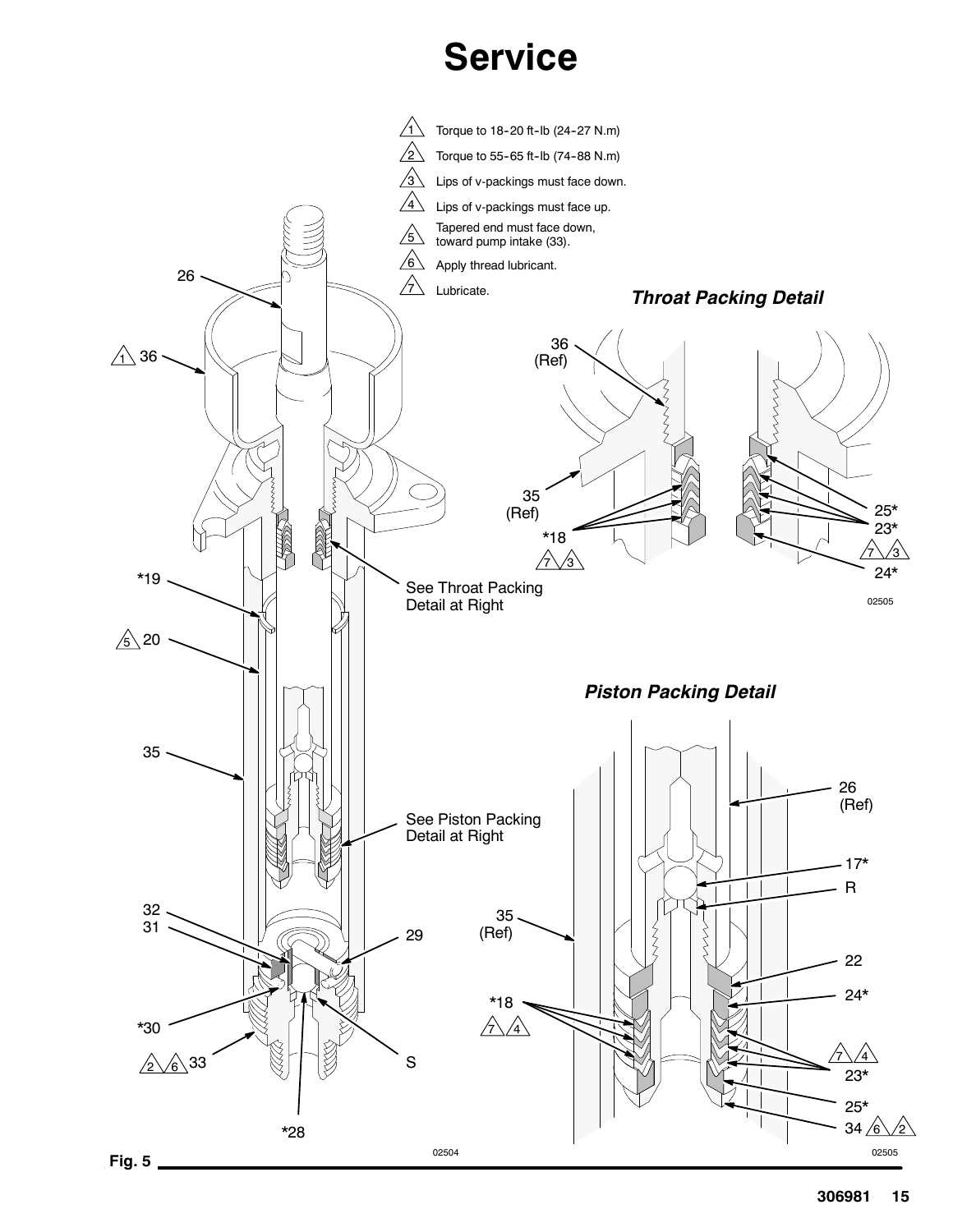## **Model 221075, Series C**

30:1 Ratio President Pump, 55 gal. (200 liter) Drum Size

| Ref.<br>No. | Part No. | <b>Description</b>               | QIV. |
|-------------|----------|----------------------------------|------|
| م 3         | 101946   | PIN, cotter; stainless steel;    |      |
|             |          | $0.12$ " (3.2 mm) x 1.5" (38 mm) | 1    |
| 4           | 101566   | NUT, lock; 3/8-16                | 3    |
| 7           | 156082   | SEAL, o-ring; nitrile rubber     | 1    |
| 12          | 168220   | ROD, tie; carbon steel;          |      |
|             |          | 20" (508 mm),                    |      |
|             |          | shoulder-to-shoulder             | з    |
| 13          | 168222   | TUBE, intake extension;          |      |
|             |          | aluminum                         | 1    |
| 14          | 207352   | AIR MOTOR                        |      |
|             |          | See 306982 for parts             | 1    |
| 15          | 223587   | DISPLACEMENT PUMP ASSY           |      |
|             |          | See pages 18-19                  | 1    |
| 37          | 207698   |                                  |      |
|             |          | ROD, connecting; carbon steel    |      |
|             |          |                                  |      |

n *Keep these spare parts on hand to reduce down time.*



02507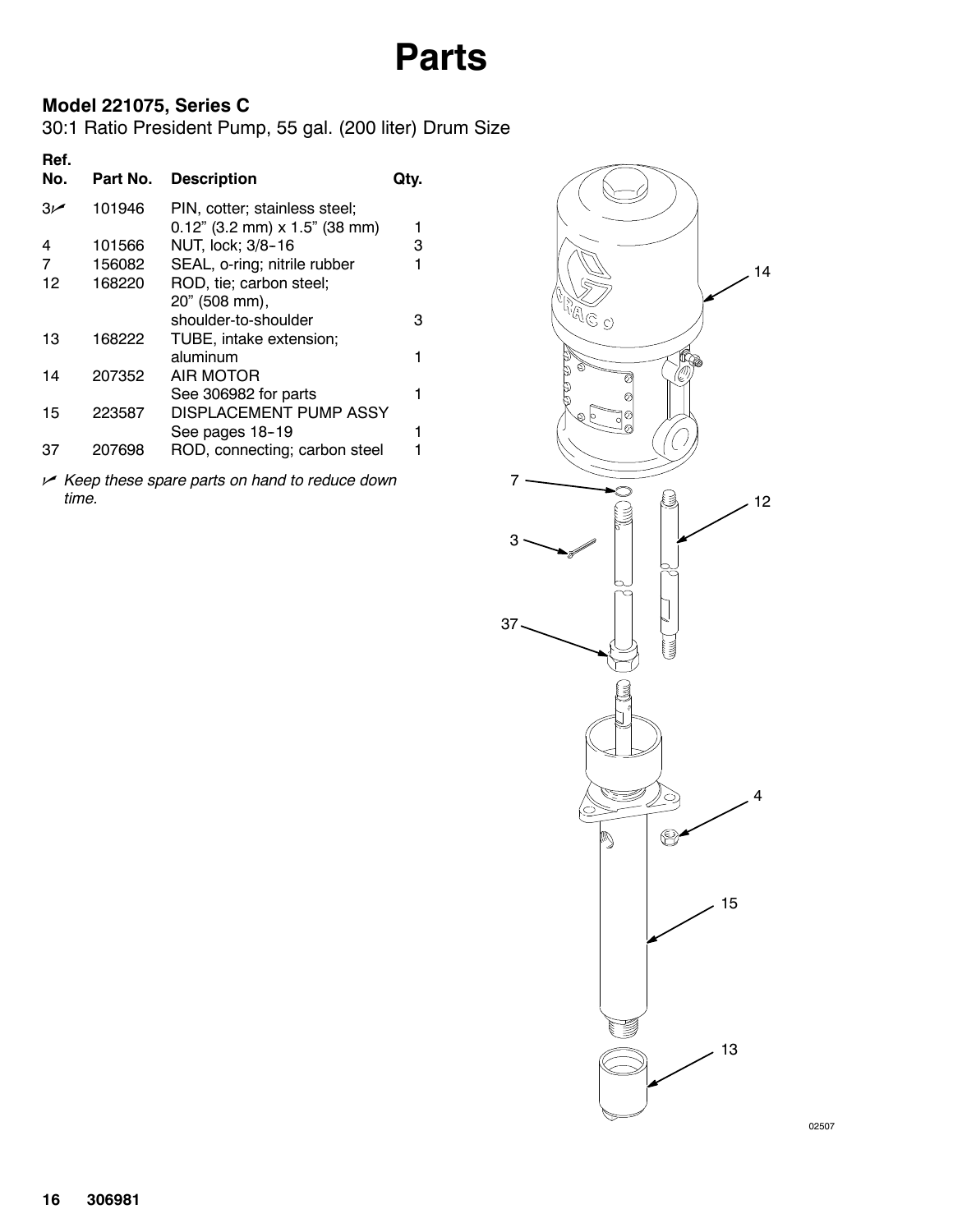## **Model 243664, Series A**

### **Model 223586, Series B**

30:1 Ratio President Pump, Stubby Size **Ref. No. Part No. Description Qty.** 3n 101946 PIN, cotter; stainless steel;

|         |        | $0.12$ " (3.2 mm) x 1.5" (38 mm) | 1 |
|---------|--------|----------------------------------|---|
| 4       | 101566 | NUT, lock; 3/8-16                | 3 |
| 7       | 156082 | SEAL, o-ring; nitrile rubber     | 1 |
| $12 \,$ | 168221 | ROD, tie; carbon steel;          |   |
|         |        | 4.5" (114 mm),                   |   |
|         |        | shoulder-to-shoulder             | 3 |
| 14      | 207352 | AIR MOTOR                        |   |
|         |        | See 306982 for parts             | 1 |
| 15      | 223587 | <b>DISPLACEMENT PUMP ASSY</b>    |   |
|         |        | Model 223586 only                | 1 |
|         | 243663 | DISPLACEMENT PUMP ASSY           |   |
|         |        | Model 243664 only                |   |
|         |        | See pgs 18-19                    |   |
|         |        |                                  |   |

n *Keep these spare parts on hand to reduce down time.*

## **Part No. 239327, Series A**

15:1 Ratio Monark Pump, Stubby Size

| Ref | Part   |                                   |     |
|-----|--------|-----------------------------------|-----|
| No. | No.    | <b>Description</b>                | Qtv |
| ص3  | 101946 | PIN, cotter; stainless steel;     |     |
|     |        | $0.12$ " (3.2 mm) x 1.5" (38 mm)  |     |
| 4   | 101566 | NUT, lock; 3/8-16                 | з   |
| 7   | 154771 | O-RING; buna-N                    |     |
| 12  | 164722 | ROD, tie; carbon steel; 4.375 in. |     |
|     |        | (111 mm) shoulder to shoulder     | з   |
| 14  | 215363 | <b>AIR MOTOR</b>                  |     |
|     |        | See 307043 for parts              |     |
| 15  | 223587 | <b>DISPLACEMENT PUMP ASSY</b>     |     |
|     |        | See pgs 18-19                     |     |
|     |        |                                   |     |

n *Keep these spare parts on hand to reduce down time.*





07197A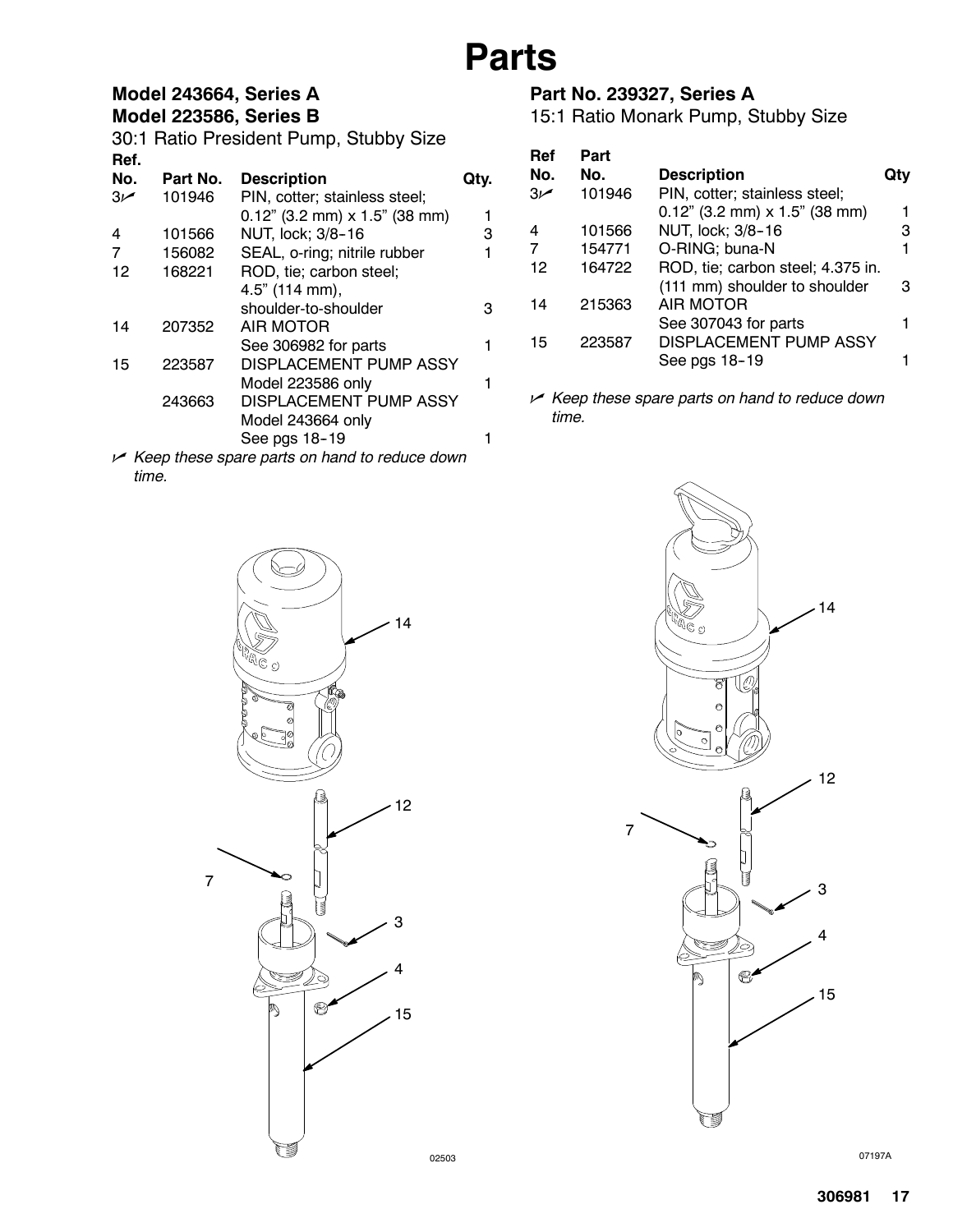**Model 243663, Series A**

## **Model 223587, Series D Severe-Duty Displacement Pumps**



02506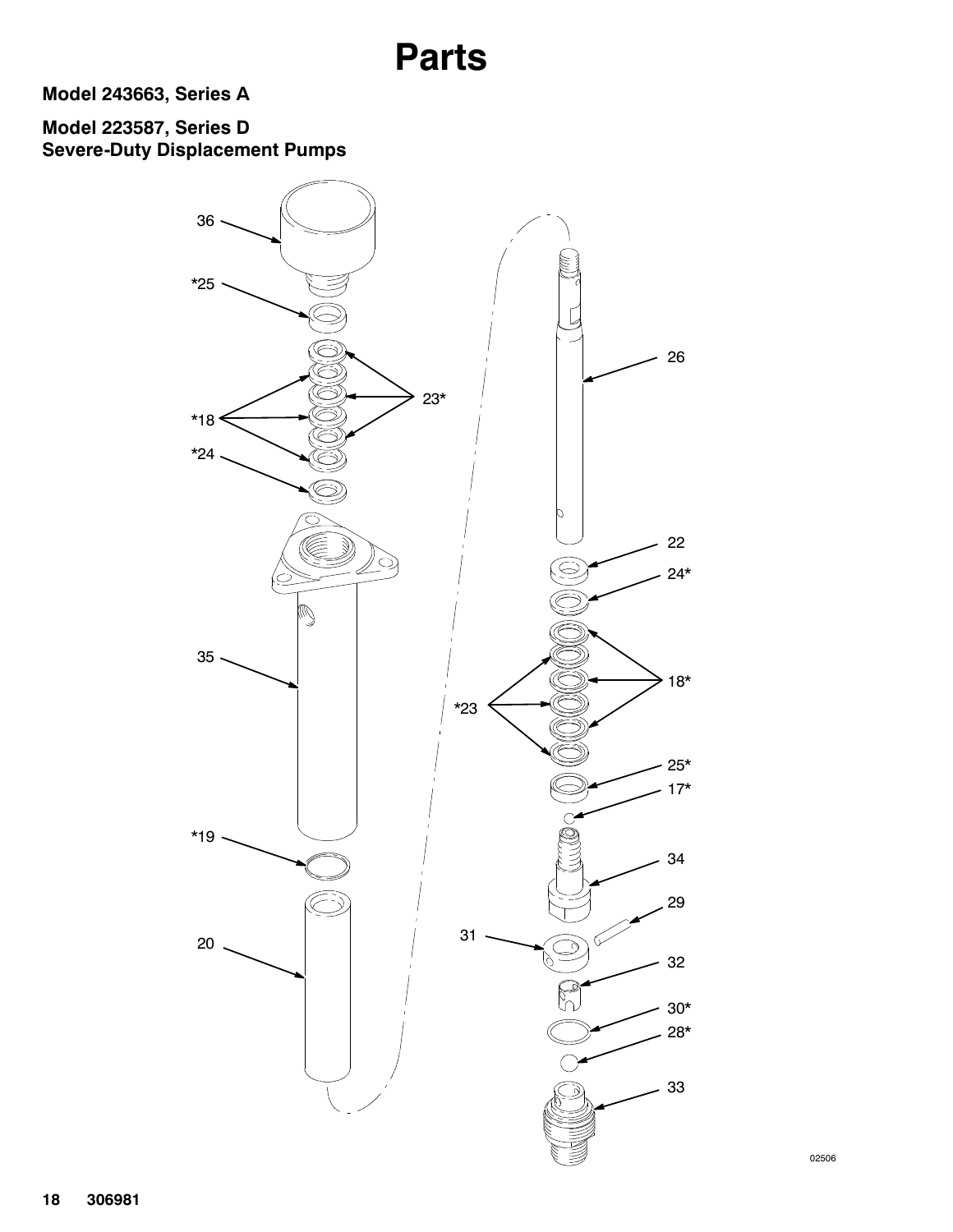## **Model 243663, Series A Model 223587, Series D Severe-Duty Displacement Pumps**

| Ref.<br>No. | Part No.  | <b>Description</b>               | Qty.           | Ref.<br>No. | Part No. | <b>Description</b>                                   | Qty. |
|-------------|-----------|----------------------------------|----------------|-------------|----------|------------------------------------------------------|------|
| $17*$       | 105444    | BALL, piston; stainless steel;   |                | 31          | 186183   | RETAINER, o-ring; stainless steel 1                  |      |
|             |           | 0.31" (7.9 mm) dia.              |                | 32          | 186187   | GUIDE, ball; stainless steel                         |      |
| $18*$       | see chart | <b>V-PACKING</b>                 | 6              | 33          | 223593   | HOUSING, valve, intake;                              |      |
| $19*$       | 164480    | <b>GASKET, flat; PTFE</b>        |                |             |          | stainless steel with                                 |      |
| 20          | 24C500    | SLEEVE, housing; stainless steel |                |             |          | tungsten carbide seat                                |      |
| $22 -$      | 186184    | RETAINER, packing;               |                | 34          | 223565   | STUD, piston; stainless steel with                   |      |
|             |           | stainless steel                  |                |             |          | tungsten carbide seat                                |      |
| $23*$       | see chart | V-PACKING                        | 6              | 35          | 207011   | HOUSING, outlet; carbon steel                        |      |
| $24*$       | 186182    | GLAND, packing, male;            |                | 36          | 207731   | PACKING NUT/WET-CUP;                                 |      |
|             |           | stainless steel                  | 2              |             |          | carbon steel                                         |      |
| $25*$       | 186181    | GLAND, packing, female;          |                | 38          | 172479   | TAG, warning (not shown)                             |      |
|             |           | stainless steel                  | $\overline{2}$ |             |          |                                                      |      |
| 26          | 24C507    | ROD, displacement;               |                | *           |          | These parts are included in Standard Repair Kits.    |      |
|             |           | stainless steel                  |                |             |          | See chart below for the packing materials of each    |      |
| $28*$       | 105445    | BALL, intake; stainless steel;   |                | kit.        |          |                                                      |      |
|             |           | 0.5" (13 mm) dia.                |                |             |          |                                                      |      |
| 29          | 186179    | PIN, ball stop; stainless steel  |                |             |          | $\sim$ Keep these spare parts on hand to reduce down |      |
| $30*$       | 165052    | SEAL, o-ring; PTFE               |                |             | time.    |                                                      |      |

# **Repair Kit and Packing Chart**

| <b>MODEL</b> | <b>REF NO</b> | <b>V - PACKING</b> | <b>MATERIAL</b>                             | <b>REPAIR KIT</b>                         |
|--------------|---------------|--------------------|---------------------------------------------|-------------------------------------------|
| 223587       | 18            | 164477             | Leather                                     | 6 leather and 6 PTFE V-packings are       |
|              | 23            | 164862             | <b>PTFF</b>                                 | included in kit 235635                    |
| 243663       | 18            | 115685             | Tuff-Stack™                                 | 12 Tuff-Stack <sup>™</sup> V-packings are |
|              | 23            | 115685             | Tuff-Stack™                                 | included in kit 243687                    |
|              | 18            | 164477             | I eather                                    | 6 leather and 6 UHMWPE V-packings         |
|              | 23            | 108453             | Ultra-High Molecular<br>Weight Polyethylene | are included in kit 223675                |
|              | 18            | 164862             | <b>PTFF</b>                                 | 12 PTFE V-packings are included in        |
|              | 23            | 164862             | <b>PTFE</b>                                 | kit 237725                                |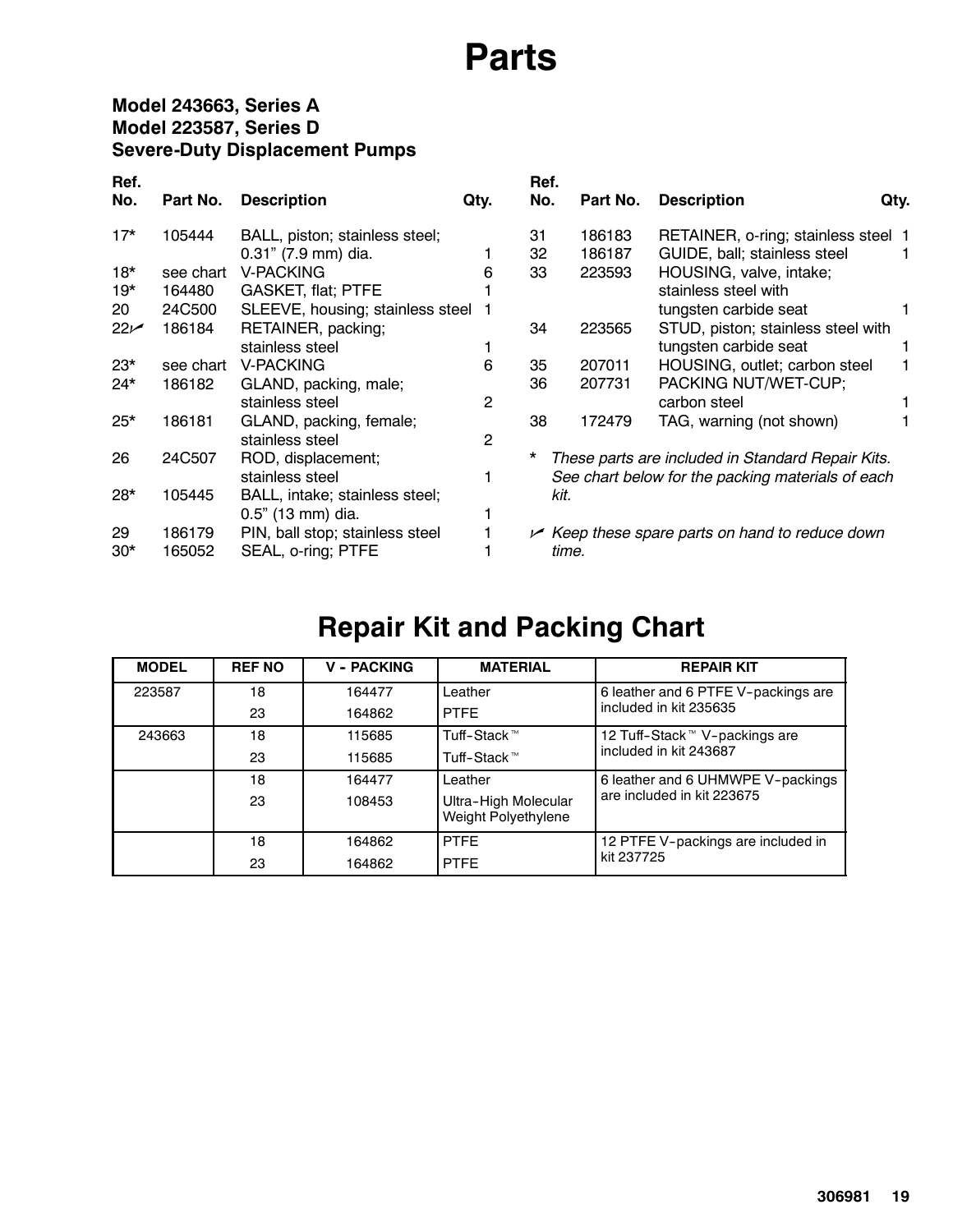# **Technical Data**

| Category                           | Data                                                                                                                                          |  |
|------------------------------------|-----------------------------------------------------------------------------------------------------------------------------------------------|--|
| Maximum fluid working pressure     | Models 221075, 223586, and 243664: 3600 psi (25 MPa, 248 bar)<br>Model 239327: 1500 psi (10.5 MPa, 105 bar)                                   |  |
| Maximum air input pressure         | Models 221075, 223586, and 243664: 120 psi (0.8 MPa, 8 bar)<br>Model 239327: 100 psi (0.7 MPa, 7 bar)                                         |  |
| Ratio                              | Models 221075, 223586, and 243664: 30:1<br>Model 239327: 15:1                                                                                 |  |
| Fluid flow at 60 cycles per minute | Models 221075, 223586, and 243664: 1 gallon (3.8 liters) per minute<br>Model 239327: 0.7 gallon (2.6 liters) per minute                       |  |
| Recommended pump speed             | 15 to 25 cycles per minute                                                                                                                    |  |
| Weight                             | Model 221075: approximately 30 lb (14 kg)<br>Model 223586 and 243664: approximately 24 lb (11 kg)<br>Model 239327: approximately 18 lb (8 kg) |  |
| Wetted parts                       | Carbon Steel; Chrome and Zinc Plating; Tungsten Carbide; PTFE; Leather;<br>AISI 304, 316, 420, 440, and 17-4 PH Grades of Stainless Steel     |  |

## **Sound Pressure Levels (dBa)**

(measured at 1 meter from unit)

|                  | Input Air Pressures at 15 cycles per minute |                            |                          |  |  |
|------------------|---------------------------------------------|----------------------------|--------------------------|--|--|
| <b>Air Motor</b> | 40 psi (0.28 MPa, 2.8 bar)                  | 70 psi (0.48 MPa, 4.8 bar) | 100 psi (0.7 MPa, 7 bar) |  |  |
| l President      | 73.6 $dB(A)$                                | 78.34 dB(A)                | 80.85 dB(A)              |  |  |
| Monark           | 73.3 $dB(A)$                                | 75.9 dB(A)                 | 77.7 dB(A)               |  |  |

## **Sound Power Levels (dBa)**

(tested in accordance with ISO 9614-2)

|                  | Input Air Pressures at 15 cycles per minute |                            |                          |  |
|------------------|---------------------------------------------|----------------------------|--------------------------|--|
| <b>Air Motor</b> | 40 psi (0.28 MPa, 2.8 bar)                  | 70 psi (0.48 MPa, 4.8 bar) | 100 psi (0.7 MPa, 7 bar) |  |
| <b>President</b> | $87.4 \text{ dB}(A)$                        | $92.09$ dB(A)              | $94.62 \text{ dB(A)}$    |  |
| l Monark         | 87.0 dB(A)                                  | 89.7 dB(A)                 | 91.4 dB(A)               |  |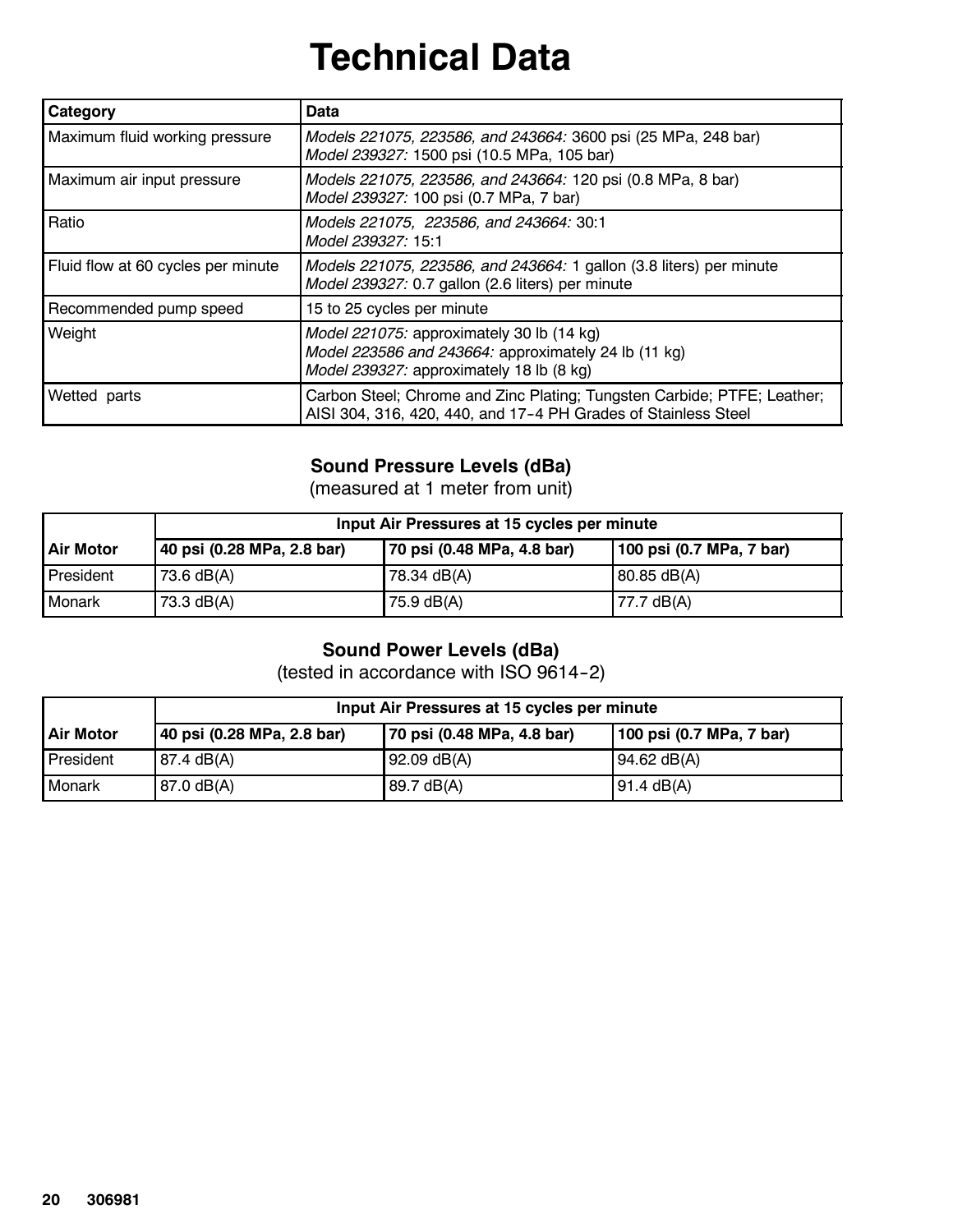# **Technical Data**

### **30:1 Ratio President Pumps**

**To find Fluid Outlet Pressure** (psi/MPa/bar) at a specific fluid flow (lpm/gpm) and operating air pressure (psi/MPa/bar):

- 1. Locate desired flow along bottom of chart.
- 2. Follow vertical line up to intersection with selected fluid outlet pressure curve (black). Follow left to scale to read fluid outlet pressure.

**To find Pump Air Consumption** (m3/min or scfm) at a specific fluid flow (lpm/gpm) and air pressure (psi/MPa/bar):

- 1. Locate desired flow along bottom of chart.
- 2. Read vertical line up to intersection with selected air consumption curve (dashes). Follow left to scale to read air consumption.
- **A** 120 psi (0.8 MPa, 8 bar) air pressure
- 100 psi (0.7 MPa, 7 bar) air pressure
- **C** 70 psi (0.49 MPa, 4.9 bar) air pressure
	- **D** 40 psi (0.28 MPa, 2.8 bar) air pressure





#### **15:1 Ratio Monark Pump**

**To find Fluid Outlet Pressure** (psi/MPa/bar) at a specific fluid flow (lpm/gpm) and operating air pressure (psi/MPa/bar):

- 1. Locate desired flow along bottom of chart.
- 2. Follow vertical line up to intersection with selected fluid outlet pressure curve (black). Follow left to scale to read fluid outlet pressure.

**To find Pump Air Consumption** (m3/min or scfm) at a specific fluid flow (lpm/gpm) and air pressure (psi/MPa/bar):

- 1. Locate desired flow along bottom of chart.
- 2. Read vertical line up to intersection with selected air consumption curve (dashes). Follow left to scale to read air consumption.
- **A** 100 psi (0.7 MPa, 7 bar) air pressure
- **B** 70 psi (0.49 MPa, 4.9 bar) air pressure<br>**C** 40 psi (0.28 MPa, 2.8 bar) air pressure
	- **C** 40 psi (0.28 MPa, 2.8 bar) air pressure



**FLUID FLOW (TEST FLUID: NO. 10 WEIGHT OIL)**



**FLUID FLOW (TEST FLUID: NO. 10 WEIGHT OIL)**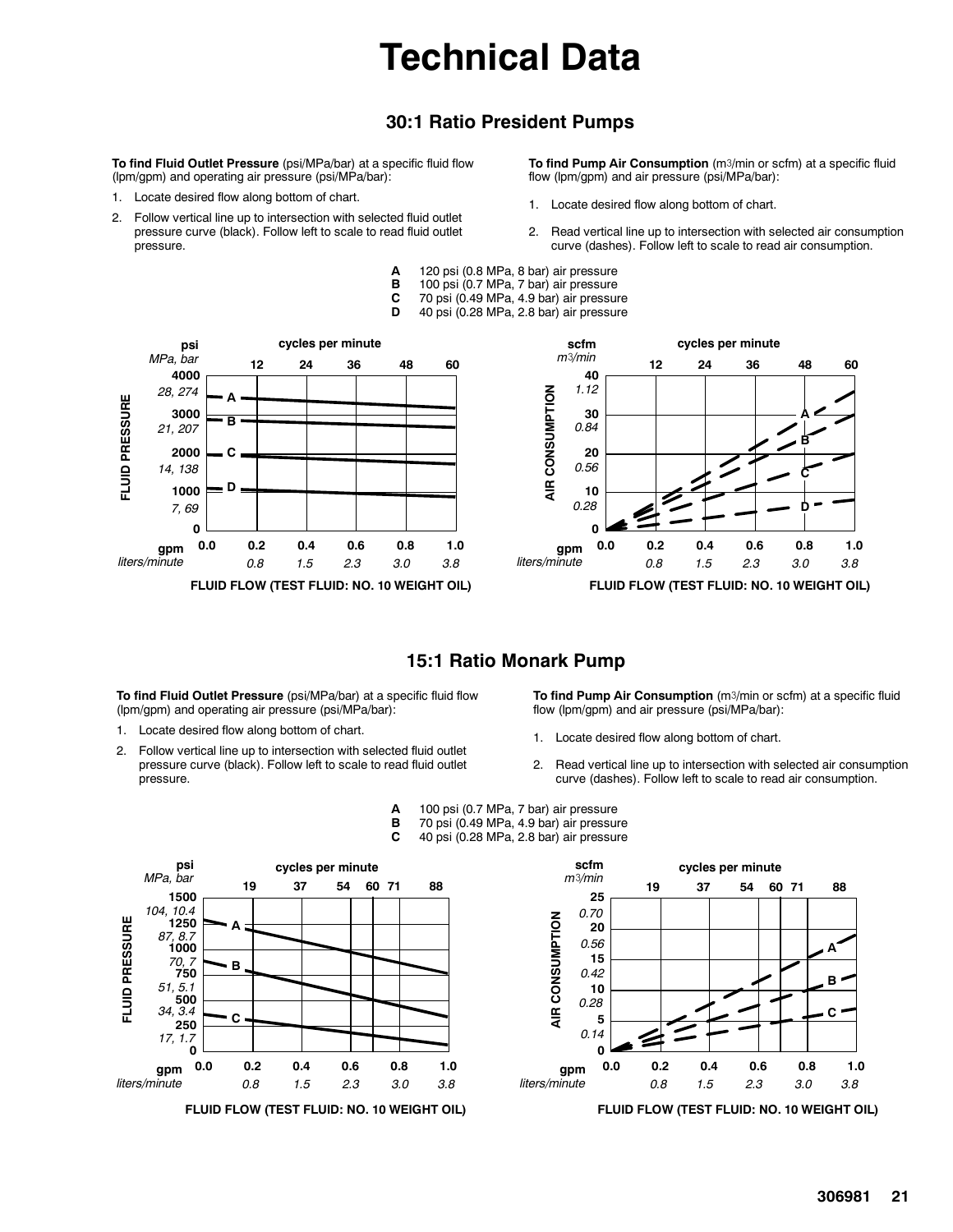| <b>Notes</b> |  |  |  |
|--------------|--|--|--|
|              |  |  |  |
|              |  |  |  |
|              |  |  |  |
|              |  |  |  |
|              |  |  |  |
|              |  |  |  |
|              |  |  |  |
|              |  |  |  |
|              |  |  |  |
|              |  |  |  |
|              |  |  |  |
|              |  |  |  |
|              |  |  |  |
|              |  |  |  |
|              |  |  |  |
|              |  |  |  |
|              |  |  |  |
|              |  |  |  |
|              |  |  |  |
|              |  |  |  |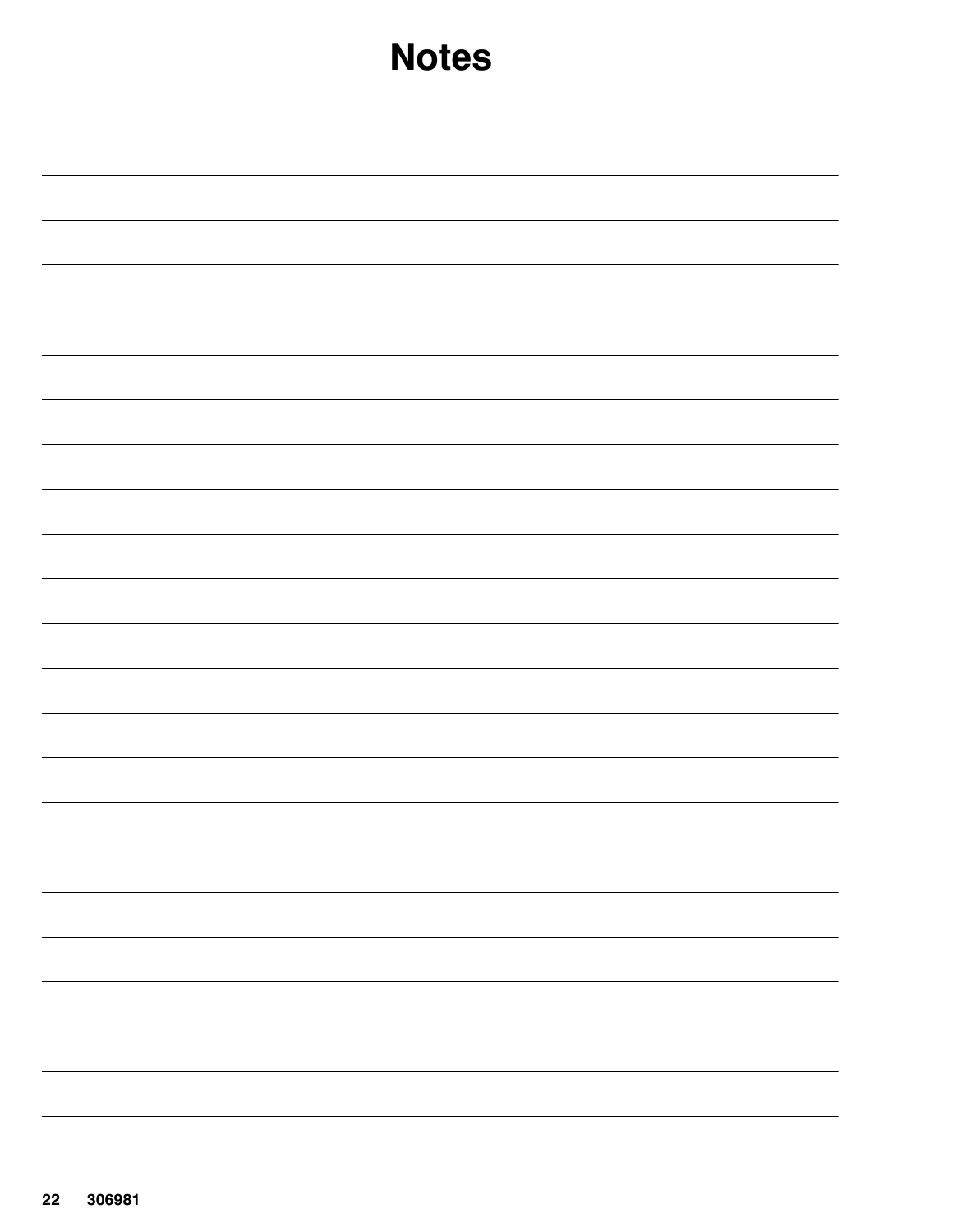

| <b>Pump Model</b> |                                 |                         |                                |
|-------------------|---------------------------------|-------------------------|--------------------------------|
| 223586            | 30 in.                          | 15 in.                  | 15 in.                         |
| 243664            | $(762 \, \text{mm})$            | $(381$ mm $)$           | $(381$ mm $)$                  |
| 221075            | 47 in.<br>$(1194 \, \text{mm})$ | 15 in.<br>$(381$ mm $)$ | 32 in.<br>$(810 \, \text{mm})$ |
| 239327            | 28 in.<br>(711 mm)              | 13 in.<br>$(330$ mm $)$ | 15 in.<br>$(381$ mm $)$        |